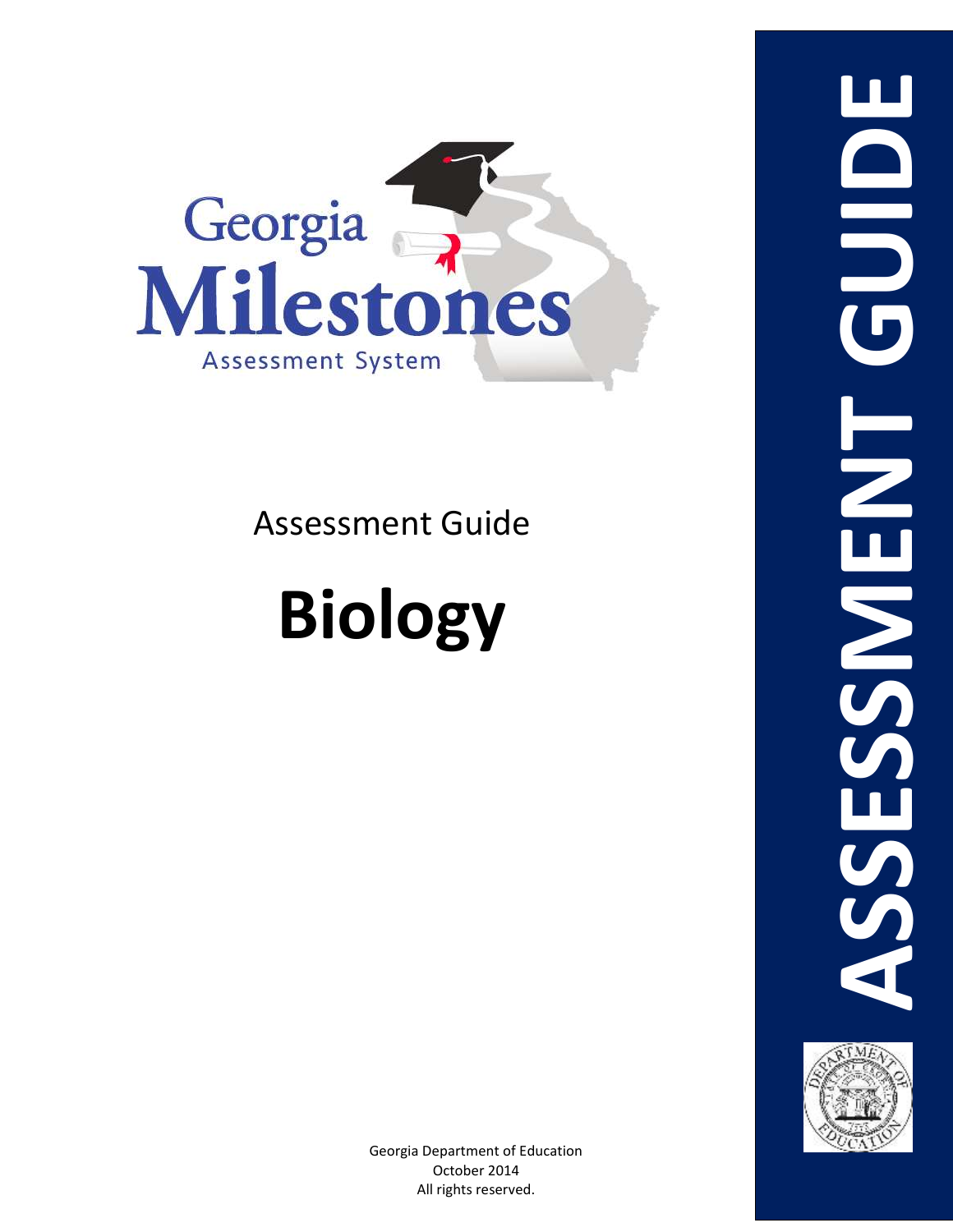# **Table of Contents**

| THE GEORGIA MILESTONES ASSESSMENT SYSTEM2            |  |
|------------------------------------------------------|--|
| Georgia Milestones End-of-Course (EOC) Assessments 3 |  |
|                                                      |  |
|                                                      |  |
|                                                      |  |
|                                                      |  |
|                                                      |  |
|                                                      |  |
|                                                      |  |
|                                                      |  |
|                                                      |  |
|                                                      |  |
|                                                      |  |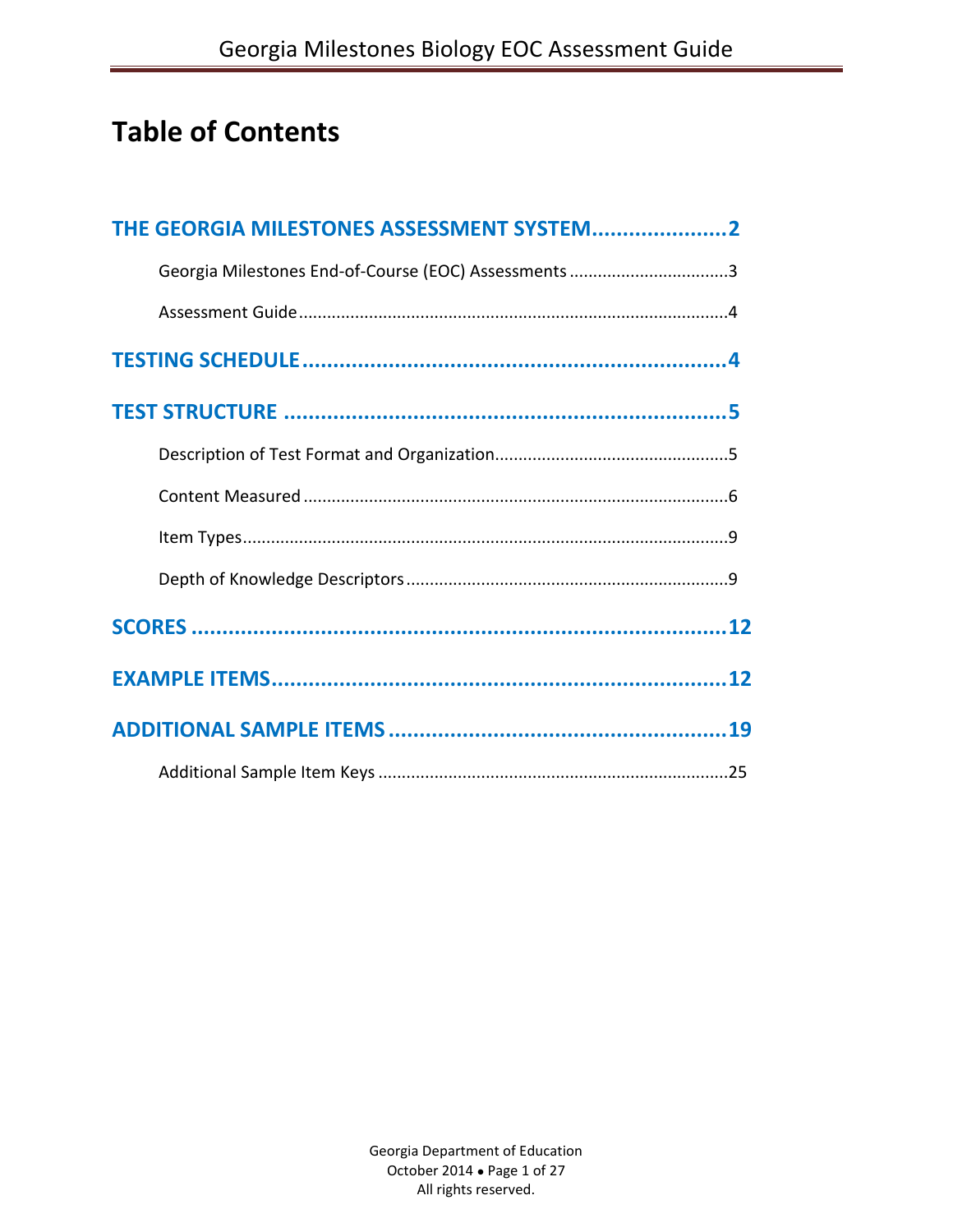## **THE GEORGIA MILESTONES ASSESSMENT SYSTEM**

The purpose of the Georgia Student Assessment Program is to measure student achievement of the state-adopted content standards and inform efforts to improve teaching and learning. Results of the assessment program are utilized to identify students failing to achieve mastery of content, to provide educators with feedback about instructional practice, and to assist school districts in identifying strengths and weaknesses in order to establish priorities in planning educational programs.

The State Board of Education is required by Georgia law (O.C.G.A. §20-2-281) to adopt assessments designed to measure student achievement relative to the knowledge and skills set forth in the stateadopted content standards. The Georgia Milestones Assessment System (Georgia Milestones) fulfills this requirement and, as a key component of Georgia's Student Assessment Program, is a comprehensive summative assessment program spanning grade 3 through high school. Georgia Milestones measures how well students have learned the knowledge and skills outlined in the state-adopted content standards in Language Arts, Mathematics, Science, and Social Studies. Students in grades 3–8 take an end-of-grade assessment in each content area, while high school students take an end-of-course assessment for each of the eight courses designated by the State Board of Education. In accordance with State Board Rule, Georgia Milestones end-of-course measures serve as the final exams for the specified high school courses.

The main purpose of Georgia Milestones is to inform efforts to improve student achievement by assessing student performance on the standards specific to each course or subject/grade tested. Specifically, Georgia Milestones is designed to provide students and their parents with critical information about the students' achievement and, importantly, their preparedness for the next educational level. The assessment system is a critical informant of the state's accountability measure, the College and Career Ready Performance Index (CCRPI), providing an important gauge about the quality of the educational services and opportunities provided throughout the state. The ultimate goal of Georgia's assessment and accountability system is to ensure that all students are provided the opportunity to engage with high-quality content standards, receive high-quality instruction predicated upon those standards, and are positioned to meet high academic expectations.

Features of the Georgia Milestones Assessment System include:

- open-ended (constructed-response) items in Language Arts and Mathematics (all grades and courses);
- a writing component (in response to passages read by students) at every grade level and course within the Language Arts assessment;
- norm-referenced items in all content areas and courses to complement the criterion-referenced information and to provide a national comparison; and
- a transition to online administration over time, with online administration considered the primary mode of administration and paper/pencil as a back-up until the transition is complete.

The primary mode of administration for the Georgia Milestones program is online, with the goal of completing the transition from paper/pencil within five years after the inaugural administration (i.e., the

> Georgia Department of Education October 2014 . Page 2 of 27 All rights reserved.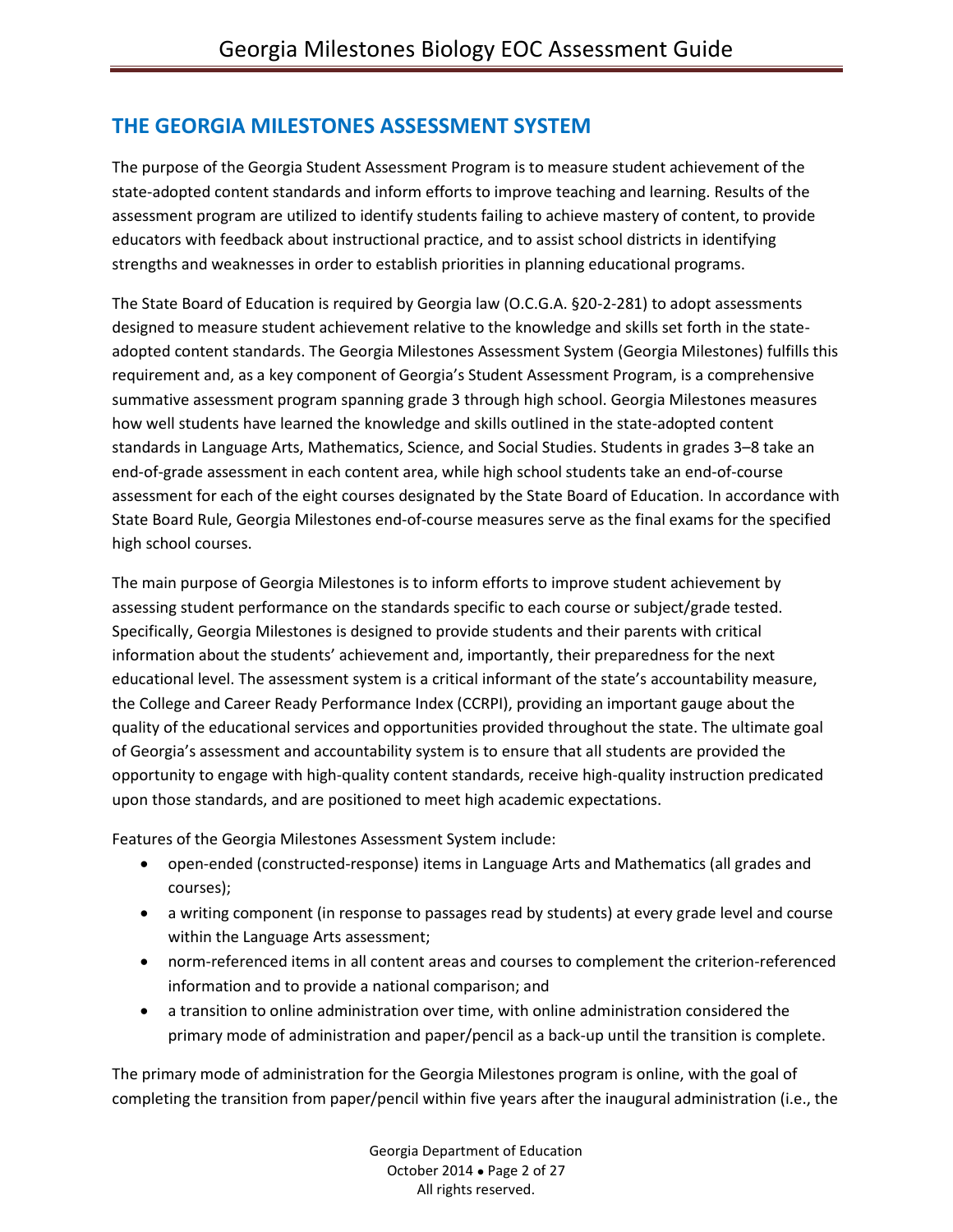2014–2015 school year). Paper/pencil test materials (such as Braille) will remain available for students with disabilities who may require them in order to access the assessment.

Georgia Milestones follows guiding principles to help ensure that the assessment system:

- is sufficiently challenging to ensure Georgia students are well positioned to compete with other students across the United States and internationally;
- is intentionally designed across grade levels to send a clear signal of student academic progress and preparedness for the next level, be it the next grade level, course, or college or career;
- is accessible to all students, including those with disabilities or limited English proficiency, at all achievement levels;
- supports and informs the state's educator effectiveness initiatives, ensuring items and forms are appropriately sensitive to quality instructional practices; and
- accelerates the transition to online administration, allowing—over time—for the inclusion of innovative technology-enhanced items.

## **Georgia Milestones End-of-Course (EOC) Assessments**

As previously mentioned, Georgia law (§20-2-281) mandates that the State Board of Education adopt EOC assessments for core courses to be determined by the Board. These assessments serve as a student's final exam in the associated course. With educator input, and State Board approval, the Georgia Milestones EOC assessments measure student achievement in the following courses: Ninth Grade Literature and Composition, American Literature and Composition, Coordinate Algebra, Analytic Geometry, Physical Science, Biology, United States History, and Economics/Business/Free Enterprise.

Any student enrolled in and/or receiving credit for one of the abovementioned courses, regardless of grade level, is required to take the Georgia Milestones assessment upon completion of that course. This includes middle school students completing a course associated with a Georgia Milestones EOC assessment, regardless of whether they are receiving high school credit. Students enrolling from nonaccredited programs are required to take and pass the Georgia Milestones EOC assessment prior to receiving credit for the course.

A student's final grade in the course will be calculated using the Georgia Milestones EOC assessment as follows (State Board Rule 160-4-2-.13):

- For students enrolled in grade 9 for the first time before July 1, 2011, the EOC assessment counts as 15% of the final grade.
- For students enrolled in grade 9 for the first time on or after July 1, 2011, the EOC assessment counts as 20% of the final grade.

Results of the EOC assessments, according to the legislated and identified purposes, must:

- provide a valid measure of student achievement of the state content standards across the full achievement continuum;
- serve as the final exam for each course, contributing 20% to the student's final course grade;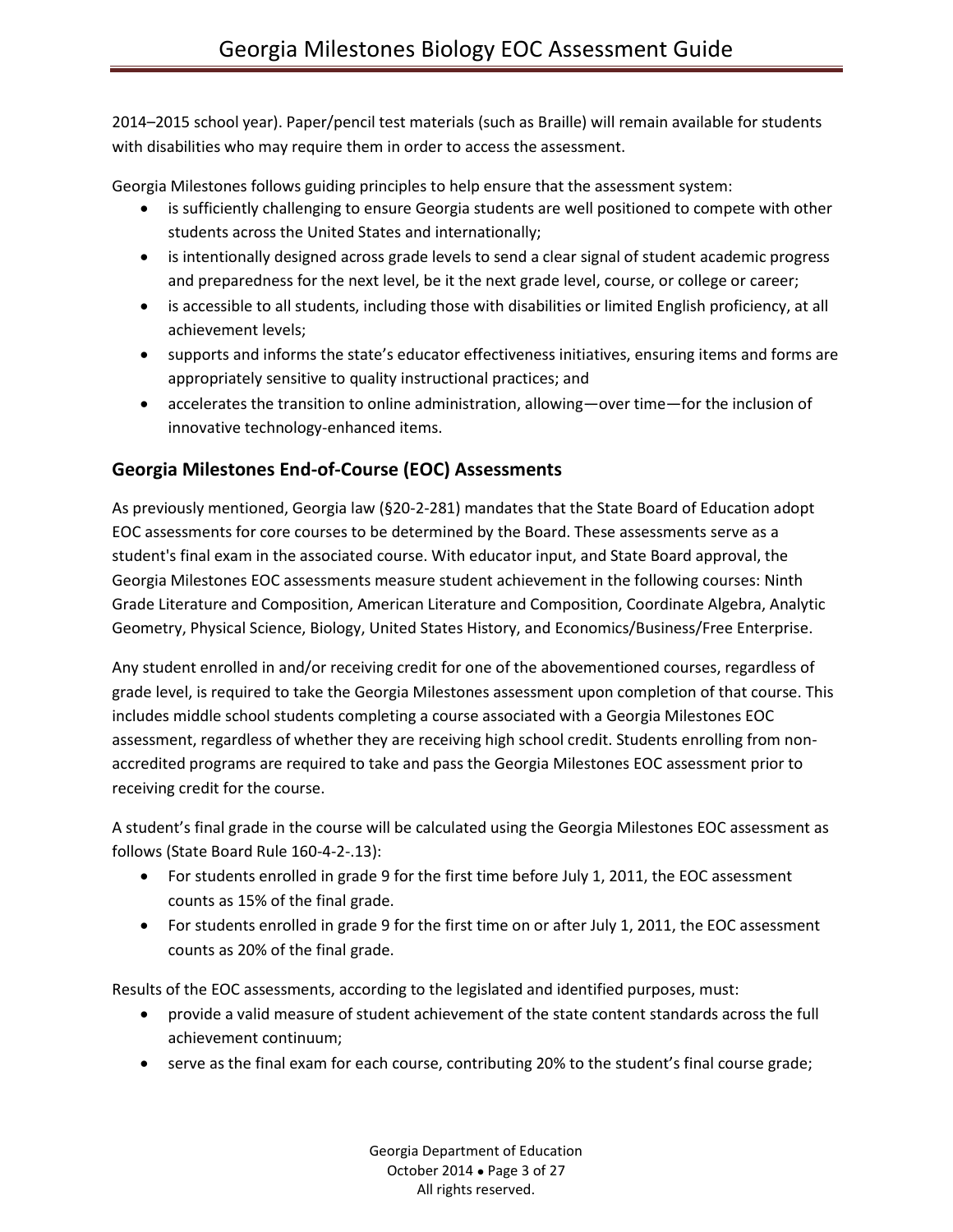- provide a clear signal of each student's preparedness for the next course and ultimately postsecondary endeavors (college and career);
- allow for the detection of the academic progress made by each student from one assessed course to the next;
- support and inform educator effectiveness measures; and
- inform state and federal accountability measures at the school, district, and state levels.

Additional uses of the EOC assessments include: (1) certifying student proficiency prior to the awarding of credit for students enrolling from non-accredited private schools, home study programs, or other non-traditional educational centers and (2) allowing eligible students to demonstrate competency without taking the course and earn course credit (e.g., "test out"). In both cases, students are allotted *one* administration.

#### **Assessment Guide**

The Georgia Milestones Biology EOC Assessment Guide is provided to acquaint Georgia educators and other stakeholders with the structure and content assessed by the test. Importantly, this guide is not intended to inform instructional planning. It is essential to note that there are a small number of content standards that are better suited for classroom or individual assessment rather than large-scale summative assessment. While those standards are not included in the tests, and therefore are not included in this Assessment Guide, the knowledge, concepts, and skills inherent in those standards are often required for the mastery of the standards that are assessed. Failure to attend to all content standards within a course can limit a student's opportunity to learn and show what he or she knows and can do on the assessment.

The Georgia Milestones Biology EOC Assessment Guide is in *no way* intended to substitute for the statemandated content standards; it is provided to help educators better understand the structure and content of the assessment, *but it is not all-encompassing of the knowledge, concepts, and skills covered in the course or assessed on the test*. The state-adopted content standards and associated standardsbased instructional resources, such as the Content Frameworks, should be used to plan instruction. This Assessment Guide can serve as a *supplement* to those resources, in addition to any locally developed resources, *but should not be used in isolation*. In principle, the Assessment Guide is intended to be descriptive of the assessment program and should not be considered all-inclusive. The state-adopted content standards are located at [www.georgiastandards.org.](http://www.georgiastandards.org/)

## **TESTING SCHEDULE**

The Georgia Milestones Biology EOC assessment is offered during three Main Administrations. Main Administrations are primarily intended to provide an opportunity to assess student achievement at the completion of a course and to serve as the final exam for the associated course as required by State Board Rule. As a result, the EOC assessment should occur as close to the conclusion of the course as possible. Main Administrations can also be utilized to verify credit from a non-accredited school or home

> Georgia Department of Education October 2014 . Page 4 of 27 All rights reserved.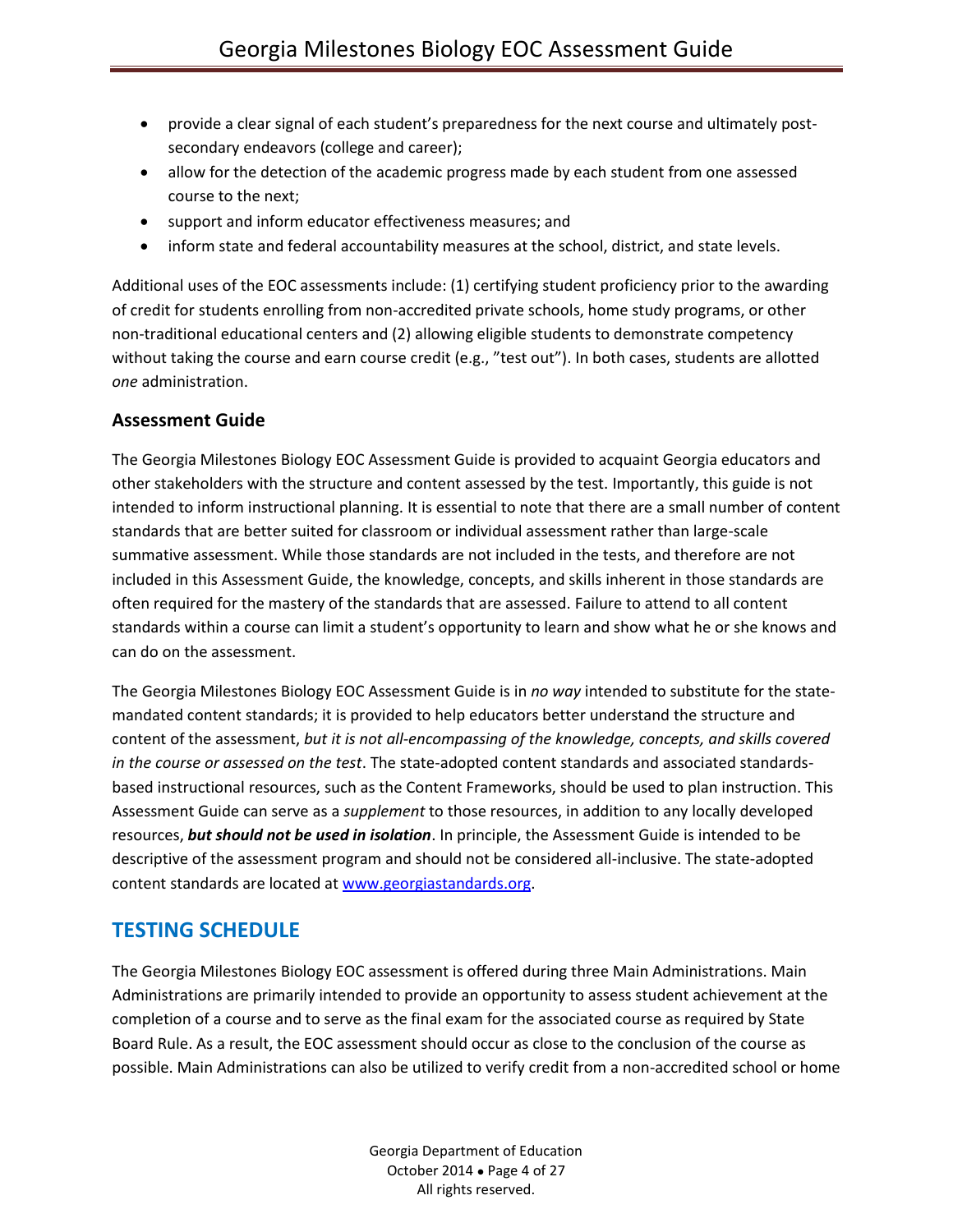schooling. In addition to the Main Administrations, Mid-Month Administrations are provided in order to allow students additional testing opportunities for the various reasons noted below.

| <b>Purpose for EOC</b><br><b>Assessment</b> | <b>Winter &amp; Spring Main</b><br><b>Administrations</b> | <b>Mid-Month</b><br><b>Administrations</b> | <b>Summer Main</b><br><b>Administration</b> |
|---------------------------------------------|-----------------------------------------------------------|--------------------------------------------|---------------------------------------------|
| <b>Completion of Course</b>                 | Yes                                                       | Yes                                        | Yes                                         |
| Makeup from Previous<br>Administration      | Yes                                                       | Yes.                                       | <b>Yes</b>                                  |
| Retest                                      | $No*$                                                     | Yes.                                       | <b>Yes</b>                                  |
| Test Out                                    | No                                                        | Yes, but only during<br>specified windows  | <b>Yes</b>                                  |
| Validation of Credit                        | Yes                                                       | Yes                                        | Yes                                         |

**\***Winter and Spring Main Administrations cannot be used for the purpose of a retest. There will be no retest administrations during the 2014–2015 school year.

**Note**: Each district determines a local testing window within the state-designated testing window.

## **TEST STRUCTURE**

#### **Description of Test Format and Organization**

The Georgia Milestones Biology EOC assessment is primarily a criterion-referenced test designed to provide information about how well a student has mastered the state-adopted content standards that comprise the course. Each student will receive one of four proficiency levels, depending on how well the student has mastered the course content standards. In addition to criterion-referenced information, the Georgia Milestones measures will also include a limited sample of nationally norm-referenced items to provide a signal of how Georgia students are achieving relative to their peers nationally. The normreferenced information provided is supplementary to the criterion-referenced proficiency designation and will not be utilized in any manner other than to serve as a barometer of national comparison. Only the criterion-referenced scores and proficiency designations will be utilized in the accountability metrics associated with the assessment program (such as student course grades, student growth measures, educator effectiveness measures, and the CCRPI).

The Biology EOC assessment consists of a total of 75 selected-response items, 66 of which are operational items (and contribute to a student's criterion-referenced and/or norm-referenced score) and 9 of which are field test items (newly written items that are being tried out and do not contribute to the student's scores). The criterion-referenced score, and proficiency designation, is comprised of 55 items, for a total of 55 points. Of the 66 operational items, 20 will be norm-referenced and will provide a national comparison in the form of a national percentile rank. Nine of the items have been verified as

> Georgia Department of Education October 2014 . Page 5 of 27 All rights reserved.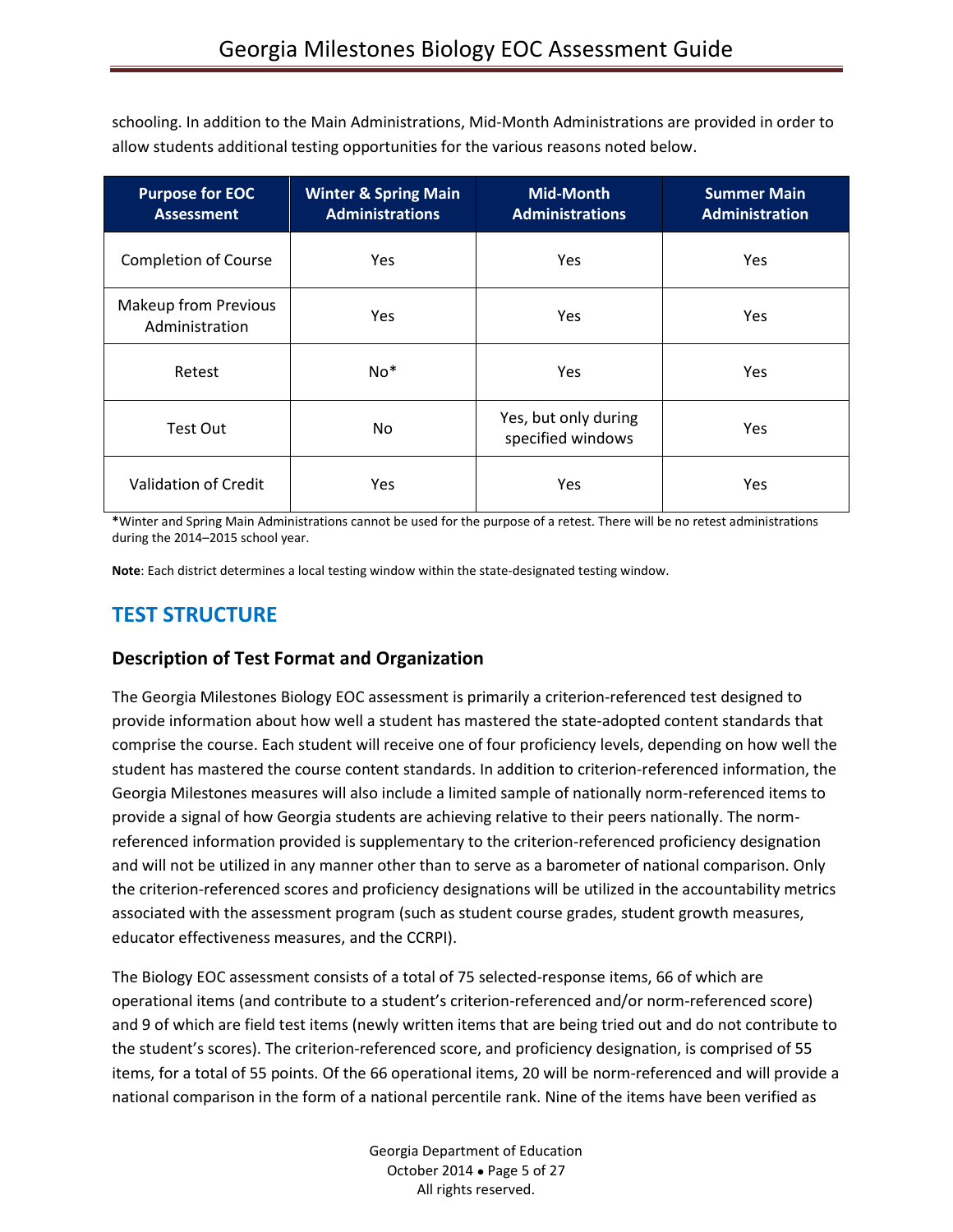aligned to the course content standards by Georgia educators and will therefore contribute to the criterion-referenced proficiency designation. The other 11 items will contribute only to the national percentile rank and be provided as supplemental information. Only items that are aligned to the stateadopted content standards will be utilized to inform the criterion-referenced score.

With the inclusion of the norm-referenced items, students may encounter items for which they have not received direct instruction. These items will not contribute to the student's criterion-referenced proficiency designation; only items that align to the course content standards will contribute to the criterion-referenced score. Students should be instructed to try their best should they ask about an item that is not aligned to the content they have learned as part of the course.

| <b>Description</b>                    | <b>Number of</b><br><b>Items</b> | Points for CR <sup>1</sup> Score | Points for NRT <sup>2</sup><br><b>Feedback</b> |
|---------------------------------------|----------------------------------|----------------------------------|------------------------------------------------|
| CR Selected-Response Items            | 46                               | 46                               |                                                |
| NRT Selected-Response Items           | 20 <sup>3</sup>                  | 9 <sup>4</sup>                   | 20                                             |
| <b>CR Field Test Items</b>            | 9                                | 0                                |                                                |
| <b>Total Items/Points<sup>5</sup></b> | 75                               | 55                               | 20                                             |

### **Biology EOC Assessment Design**

<sup>1</sup>CR—Criterion-Referenced: items aligned to state-adopted content standards

<sup>2</sup>NRT—Norm-Referenced Test: items that will yield a national comparison; may or may not be aligned to state-adopted content standards

<sup>3</sup>Of these items, 9 will contribute to both the CR scores and NRT feedback. The other 11 of these items will contribute to NRT feedback only and will not impact the student's proficiency designation, scale score, or grade conversion.

<sup>4</sup>Alignment of national NRT items to course content standards was verified by a committee of Georgia educators. Only approved, aligned NRT items will contribute to a student's CRT proficiency designation, scale score, and grade conversion score. <sup>5</sup>Total number of items contributing to CR score: 55; total points: 55; total number of items contributing to NRT feedback: 20; total points: 20

The test will be given in two sections. Students may have up to 70 minutes, per section, to complete Sections 1 and 2. The total estimated testing time for the Biology EOC ranges from approximately 100 to 140 minutes. Total testing time describes the amount of time students have to complete the assessment. It does not take into account the time required for the test examiner to complete preadministration and post-administration activities (such as reading the standardized directions to students). Sections 1 and 2 may be administered on the same day or across two consecutive days based on the district's testing protocols for the EOC measures (in keeping with state guidance).

#### **Content Measured**

The Biology EOC assessment will assess the standards that are enumerated for the Biology course as described on [www.georgiastandards.org](http://www.georgiastandards.org/).

The content of the assessment is organized into five groupings, or domains, of standards for the purposes of providing feedback on student performance. A content domain is a reporting category that *broadly* describes and defines the content of the course, as measured by the EOC assessment. The

> Georgia Department of Education October 2014 . Page 6 of 27 All rights reserved.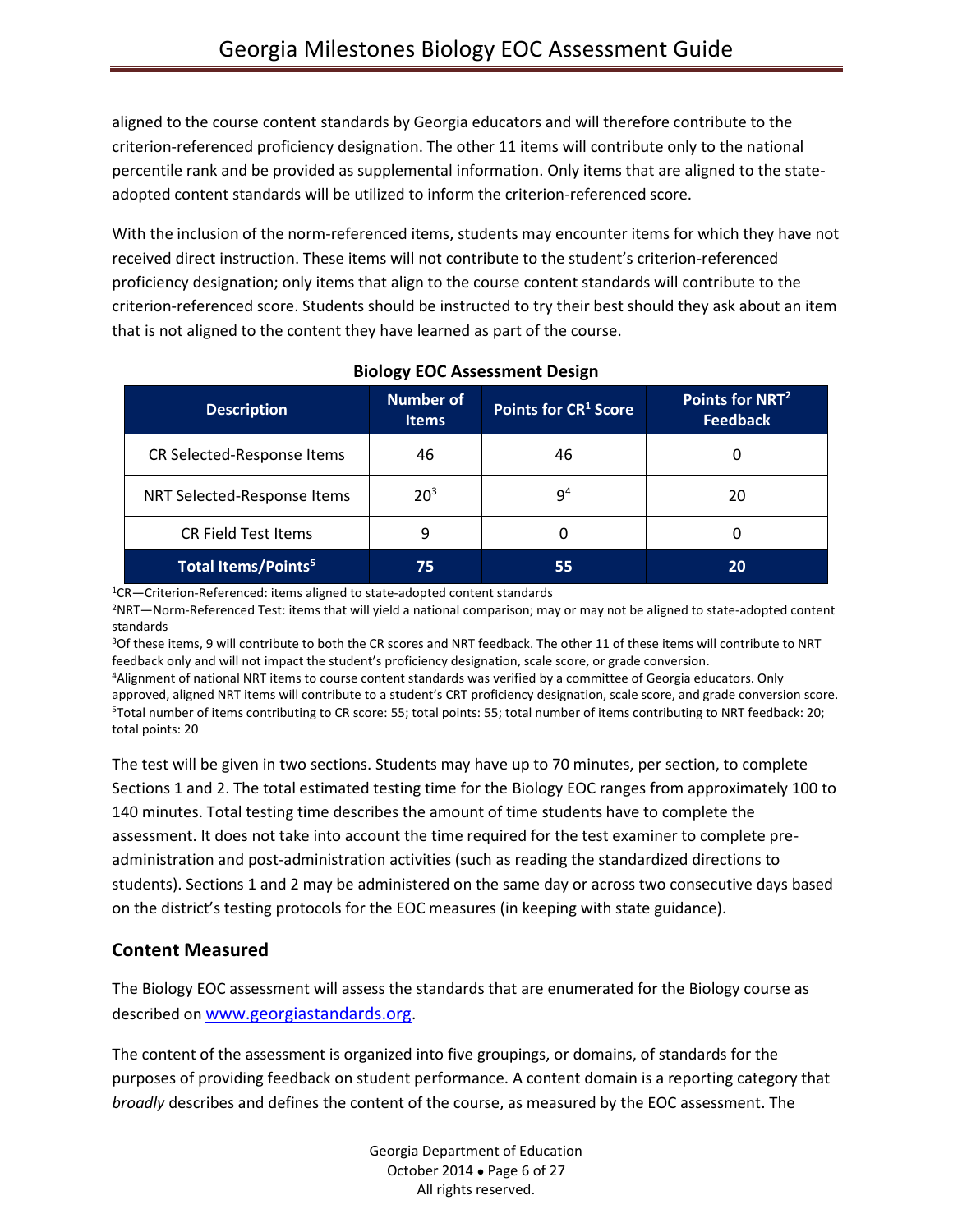standards for Biology are grouped into five domains: Cells, Genetics, Organisms, Ecology, and Evolution. Each domain was created by organizing standards that share similar content characteristics. The content standards describe the level of expertise that Biology educators should strive to develop in their students. Educators should refer to the content standards for a full understanding of the knowledge, concepts, and skills subject to be assessed on the EOC assessment.

The approximate proportional number of points associated with each domain is shown in the following table. A range of cognitive levels will be represented on the Biology EOC assessment. Educators should always use the content standards when planning instruction.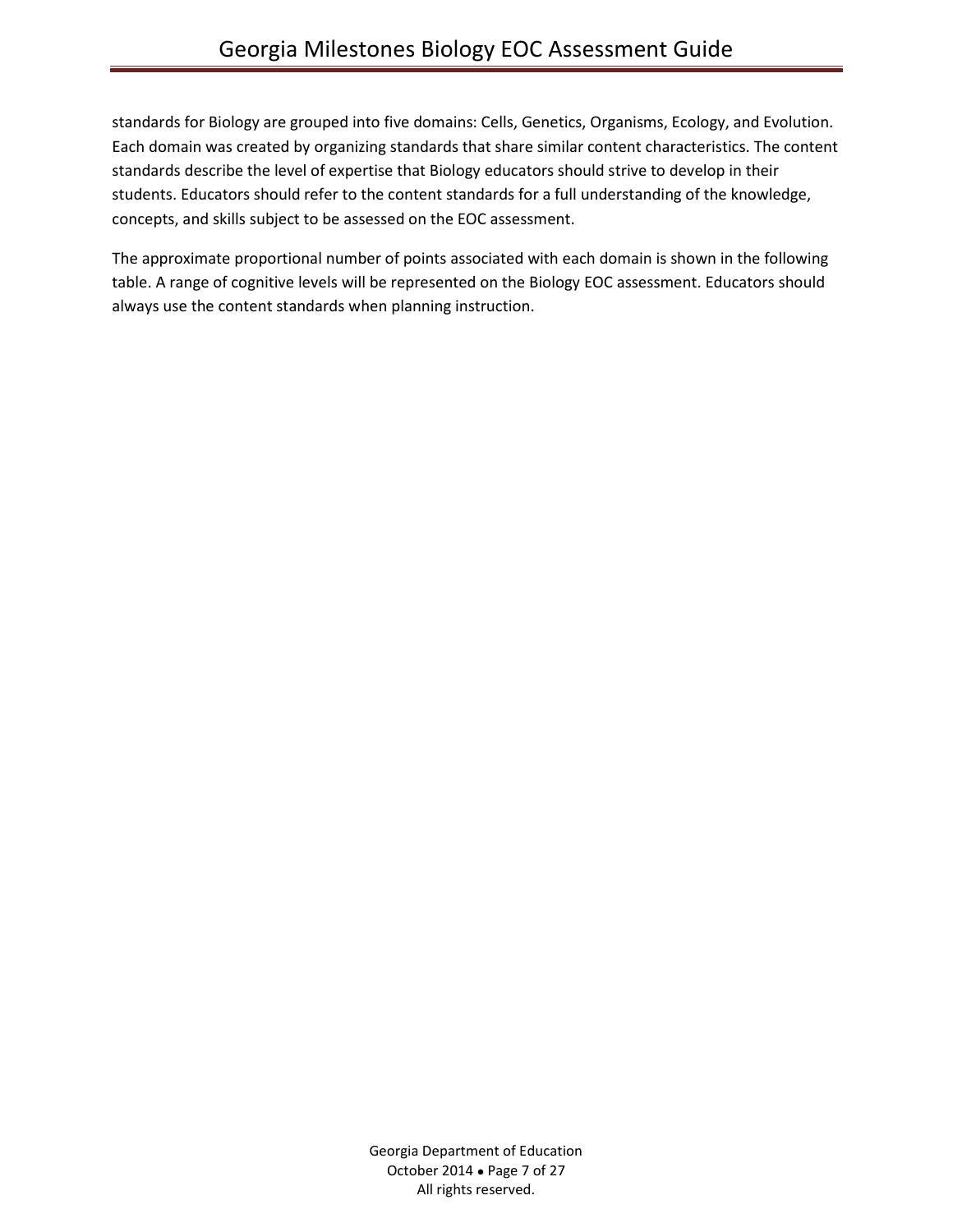| <b>Domain</b>    | <b>Standard</b>                             | <b>Approximate</b><br>Weight |
|------------------|---------------------------------------------|------------------------------|
| <b>Cells</b>     | SB <sub>1</sub>                             | 18%                          |
|                  | (1a, 1b, 1c, 1d)                            |                              |
| <b>Genetics</b>  | SB <sub>2</sub><br>(2a, 2b, 2c, 2d, 2e, 2f) | 25%                          |
|                  | SB <sub>3</sub>                             | 17%                          |
| <b>Organisms</b> | (3a, 3b, 3c, 3d)                            |                              |
| <b>Ecology</b>   | SB4                                         | 25%                          |
|                  | (4a, 4b, 4c, 4d, 4e, 4f)                    |                              |
| <b>Evolution</b> | SB <sub>5</sub>                             | 15%                          |
|                  | (5a, 5b, 5c, 5d, 5e)                        |                              |

## **Biology: Domain Structures and Content Weights**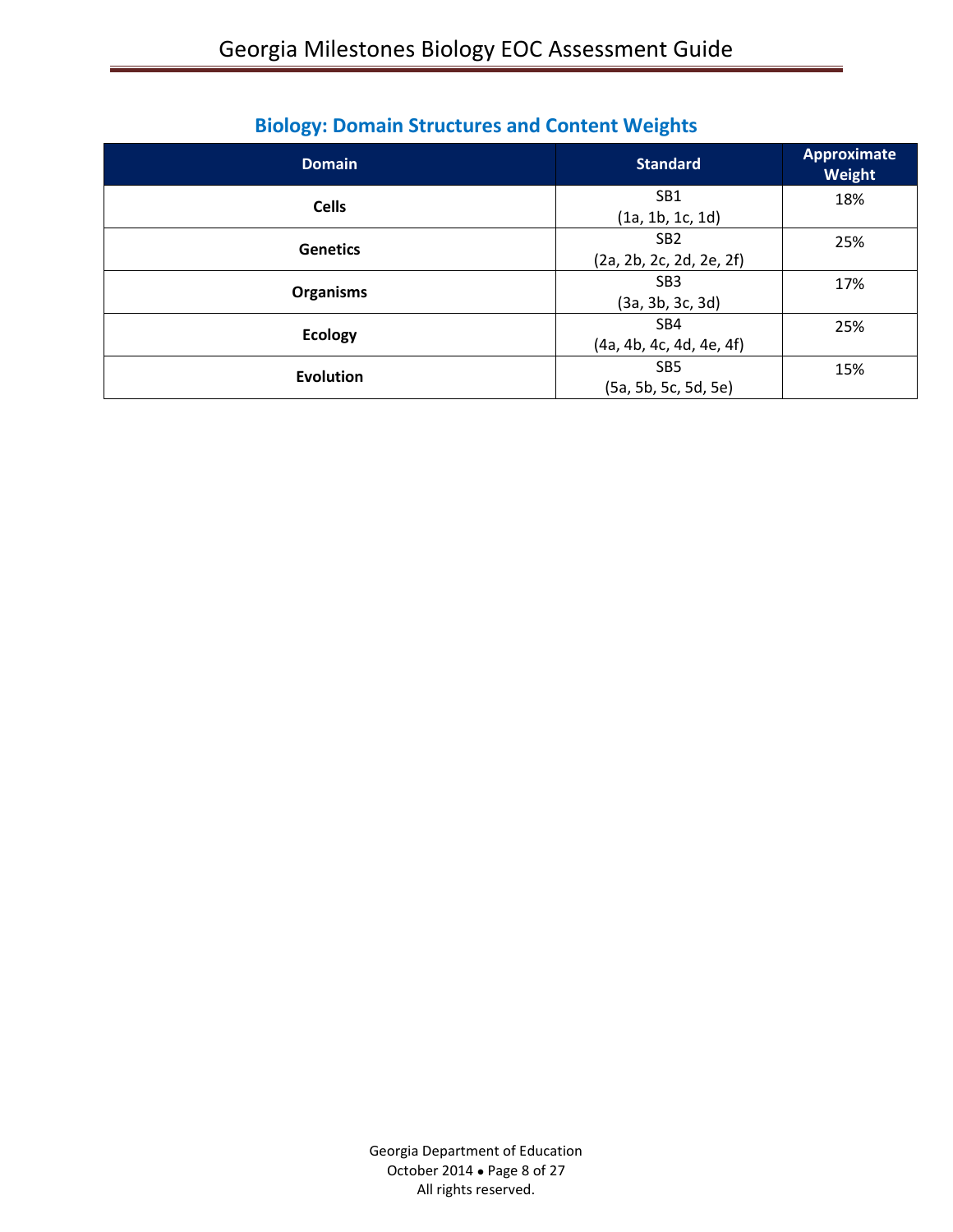#### **Item Types**

The Biology EOC assessment consists of selected-response items only.

A selected-response item, sometimes called a multiple-choice item, is defined as a question, problem, or statement that appears on a test followed by several answer choices, sometimes called options or response choices. The incorrect choices, called distractors, usually reflect common errors. The student's task is to choose, from the alternatives provided, the best answer to the question posed in the stem (the question). The Biology selected-response items will have four answer choices.

#### **Depth of Knowledge Descriptors**

Items found on the Georgia Milestones assessments, including the Biology EOC assessment, are developed with a particular emphasis on cognitive complexity or Depth of Knowledge (DOK). DOK is measured on a scale of 1 to 4 and refers to the level of cognitive demand required to complete a task (or in this case, an assessment item). The higher the level, the more *complex* the item; however, higher levels do not necessarily mean *more difficult* items. For instance, a question can have a low DOK but a medium or even high difficulty level. Conversely, a DOK 4 question may have a low difficulty level but still require a great deal of cognitive thinking (e.g., analyzing and synthesizing information instead of just recalling it). The following descriptions and table show the expectations of the four DOK levels in greater detail.

**Level 1** (Recall of Information) generally requires students to identify, list, or define, often asking them to recall who, what, when, and where. Consequently, this level usually asks students to recall facts, terms, concepts, and trends and may ask them to identify specific information contained in documents, excerpts, quotations, maps, charts, tables, graphs, or illustrations. Items that require students to "describe" and/or "explain" could be classified at Level 1 or Level 2 depending on what is to be described and/or explained. A Level 1 "describe" and/or "explain" would require students to recall, recite, or reproduce information.

**Level 2** (Basic Reasoning) includes the engagement of some mental processing beyond recalling or reproducing a response. A Level 2 "describe" and/or "explain" would require students to go beyond a description or explanation of recalled information to describe and/or explain a result or "how" or "why."

**Level 3** (Complex Reasoning) requires reasoning, using evidence, and thinking on a higher and more abstract level than Level 1 and Level 2. Students will go beyond explaining or describing "how and why" to justifying the "how and why" through application and evidence. Level 3 questions often involve making connections across time and place to explain a concept or "big idea."

**Level 4** (Extended Reasoning) requires the complex reasoning of Level 3 with the addition of planning, investigating, applying significant conceptual understanding, and/or developing that will most likely require an extended period of time. Students should be required to connect and relate ideas and concepts *within* the content area or *among* content areas in order to be at this highest level. The

> Georgia Department of Education October 2014 . Page 9 of 27 All rights reserved.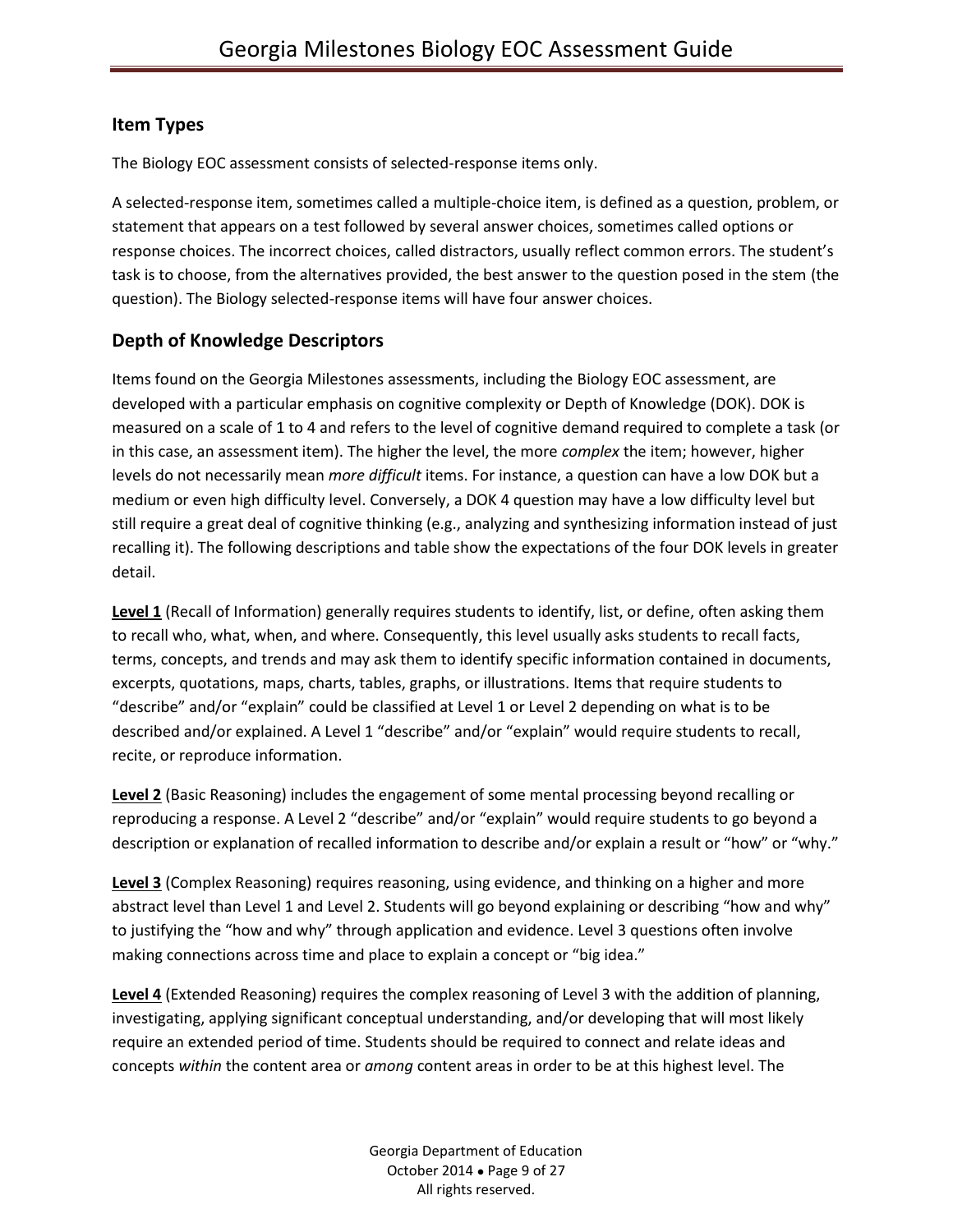distinguishing factor for Level 4 would be a show of evidence, through a task, a product, or an extended response, that the cognitive demands have been met.

The following table identifies skills that students will need to demonstrate at each DOK level, along with question cues appropriate for each level.

| <b>Level</b>                                                                            | <b>Skills Demonstrated</b>                                                                                                                                                                                                                                                                                                                                                                                                                                                                                                                                                                                                                                                                                                                                                                                                                     | <b>Question Cues</b>                                                                                                                                                                                                                                                                                                                                                                                          |
|-----------------------------------------------------------------------------------------|------------------------------------------------------------------------------------------------------------------------------------------------------------------------------------------------------------------------------------------------------------------------------------------------------------------------------------------------------------------------------------------------------------------------------------------------------------------------------------------------------------------------------------------------------------------------------------------------------------------------------------------------------------------------------------------------------------------------------------------------------------------------------------------------------------------------------------------------|---------------------------------------------------------------------------------------------------------------------------------------------------------------------------------------------------------------------------------------------------------------------------------------------------------------------------------------------------------------------------------------------------------------|
| Level 1<br><b>Recall of Information</b><br>Level <sub>2</sub><br><b>Basic Reasoning</b> | • Make observations<br>• Recall information<br>• Recognize properties, patterns,<br>processes<br>• Know vocabulary, definitions<br>• Know basic concepts<br>• Perform one-step processes<br>• Translate from one representation<br>to another<br>· Identify relationships<br>• Apply learned information to<br>abstract and real life situations<br>• Use methods, concepts, theories<br>in abstract and real-life situations<br>• Perform multi-step processes<br>• Solve problems using required<br>skills or knowledge (requires more<br>than habitual response)<br>• Make a decision about how to<br>proceed<br>· Identify and organize components<br>of a whole<br>• Extend patterns<br>• Identify/describe cause and effect<br>• Recognize unstated assumptions,<br>make inferences<br>• Interpret facts<br>• Compare or contrast simple | • Tell what, when, or where<br>$\bullet$ Find<br>• List<br>• Define<br>• Identify; label; name<br>• Choose; select<br>• Compute; estimate<br>• Express<br>• Read from data displays<br>• Order<br>• Apply<br>• Complete<br>• Describe<br>• Explain how; demonstrate<br>• Construct data displays<br>• Construct; draw<br>• Analyze<br>• Extend<br>• Connect<br>• Classify<br>• Arrange<br>• Compare; contrast |
|                                                                                         | concepts/ideas<br>· Solve an open-ended problem                                                                                                                                                                                                                                                                                                                                                                                                                                                                                                                                                                                                                                                                                                                                                                                                | • Plan; prepare                                                                                                                                                                                                                                                                                                                                                                                               |
| Level 3<br><b>Complex Reasoning</b>                                                     | with more than one correct<br>answer<br>• Create a pattern<br>• Generalize from given facts<br>• Relate knowledge from several                                                                                                                                                                                                                                                                                                                                                                                                                                                                                                                                                                                                                                                                                                                 | Predict<br>• Create; design<br>• Ask "what if?" questions<br>• Generalize<br>• Justify; explain why; support;                                                                                                                                                                                                                                                                                                 |
|                                                                                         | sources<br>• Draw conclusions<br>• Make predictions                                                                                                                                                                                                                                                                                                                                                                                                                                                                                                                                                                                                                                                                                                                                                                                            | convince<br>• Assess<br>· Rank; grade                                                                                                                                                                                                                                                                                                                                                                         |

Georgia Department of Education October 2014 Page 10 of 27 All rights reserved.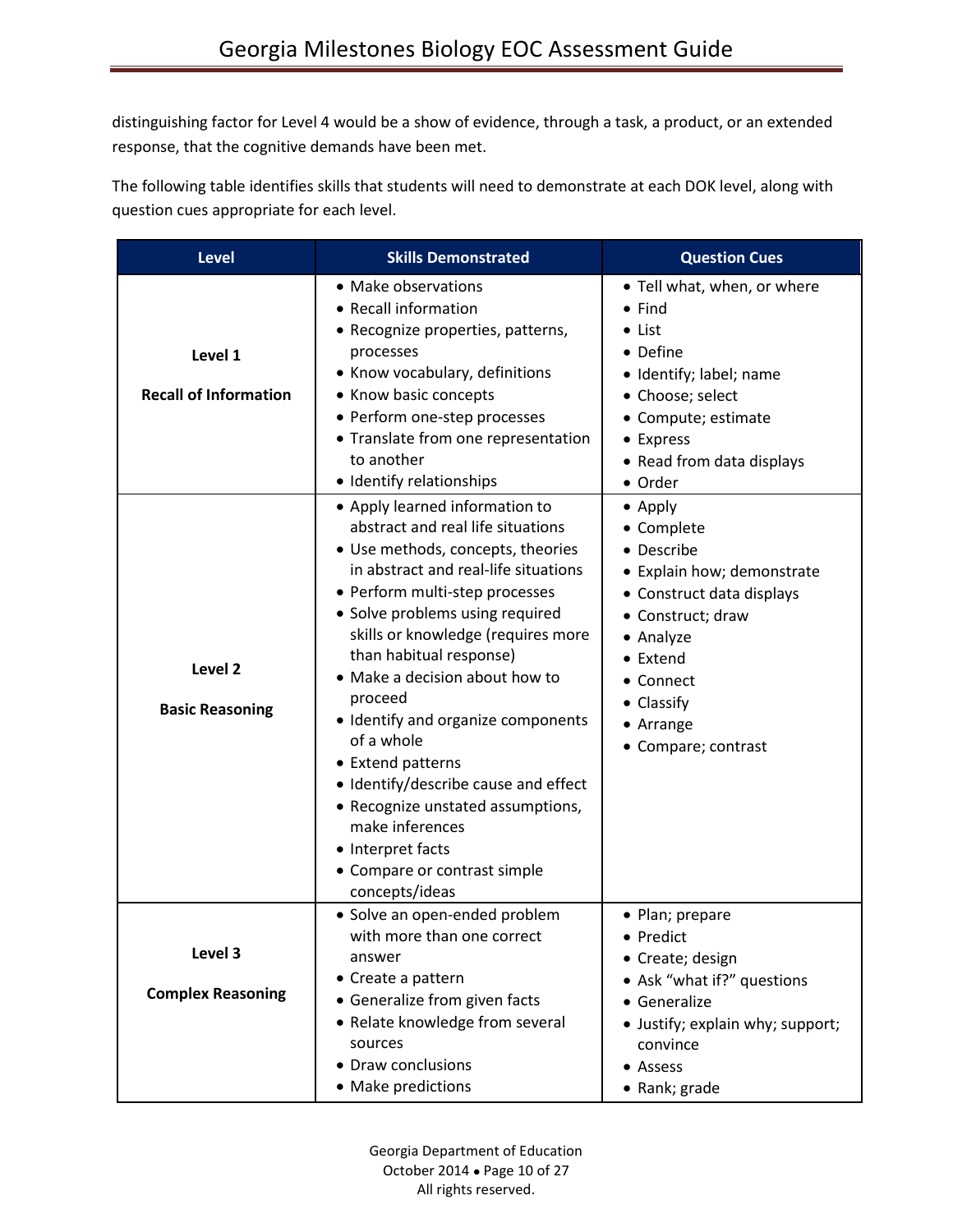## Georgia Milestones Biology EOC Assessment Guide

| <b>Level</b>                                      | <b>Skills Demonstrated</b>                                                                                                                                                                                                                                                               | <b>Question Cues</b>                                                                                        |
|---------------------------------------------------|------------------------------------------------------------------------------------------------------------------------------------------------------------------------------------------------------------------------------------------------------------------------------------------|-------------------------------------------------------------------------------------------------------------|
| Level 3<br><b>Complex Reasoning-</b><br>continued | • Translate knowledge into new<br>contexts<br>• Compare and discriminate<br>between ideas<br>• Assess value of methods,<br>concepts, theories, processes,<br>formulas<br>• Make choices based on a reasoned<br>argument<br>• Verify the value of evidence,<br>information, numbers, data | • Test; judge<br>• Recommend<br>• Select<br>• Conclude                                                      |
| Level 4<br><b>Extended Reasoning</b>              | • Analyze and synthesize<br>information from multiple sources<br>• Examine and explain alternative<br>perspectives across a variety of<br>sources<br>• Combine and synthesize ideas into<br>new concepts                                                                                 | • Design<br>• Connect<br>• Synthesize<br>• Apply concepts<br>• Critique<br>• Analyze<br>• Create<br>• Prove |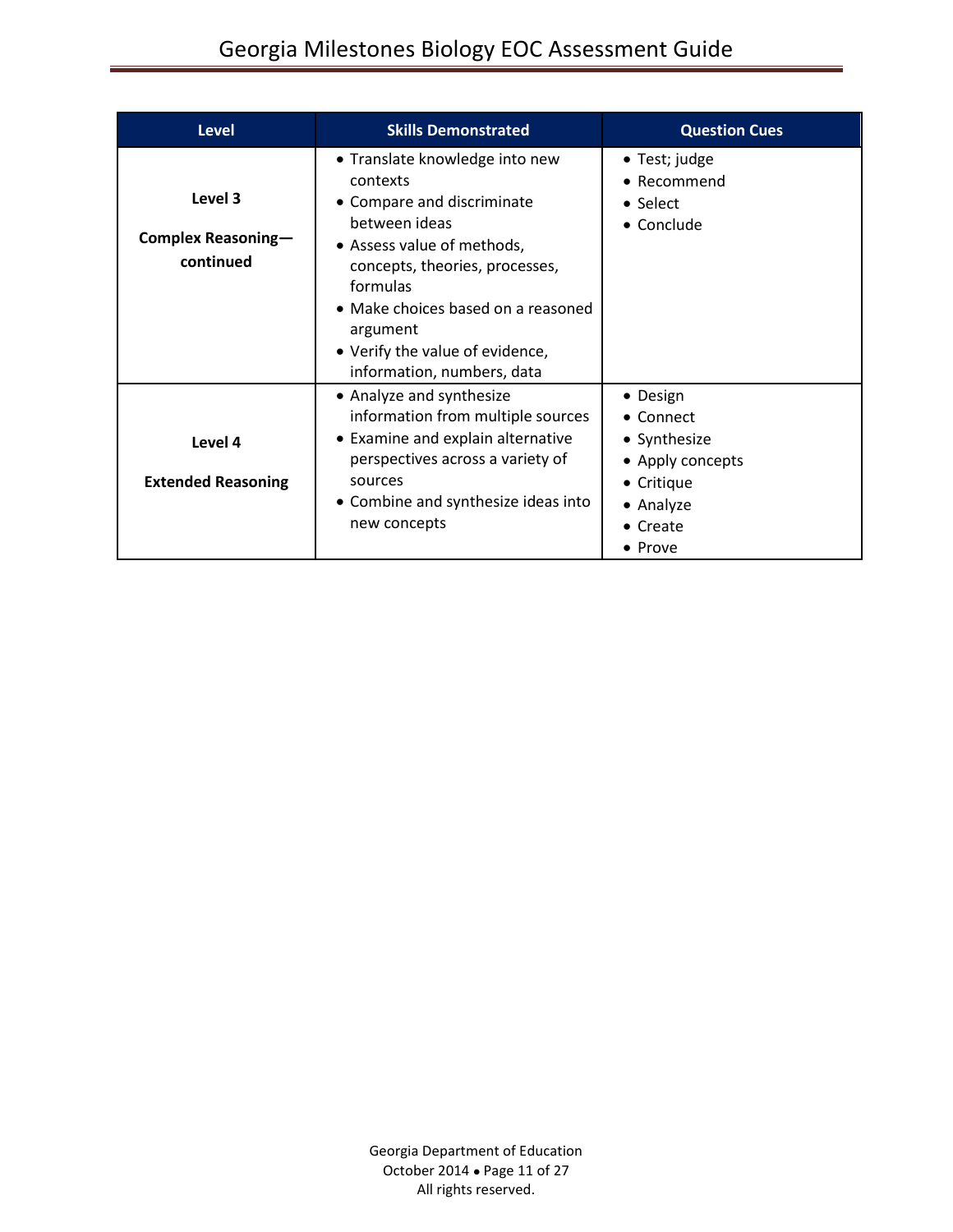## **SCORES**

Selected-response items are machine scored. The Biology EOC assessment consists of only selectedresponse items.

Students will receive an EOC scale score, an achievement level, a number correct out of the number possible, and a grade conversion score based on the items aligned to the state content standards. From the 20 embedded norm-referenced items, students will also receive scores that allow comparison to a national group of students.

## **EXAMPLE ITEMS**

Example items, which are representative of the DOK levels across various Biology content domains, are provided on the following pages. **All example and sample items contained in this guide are the property of the Georgia Department of Education.**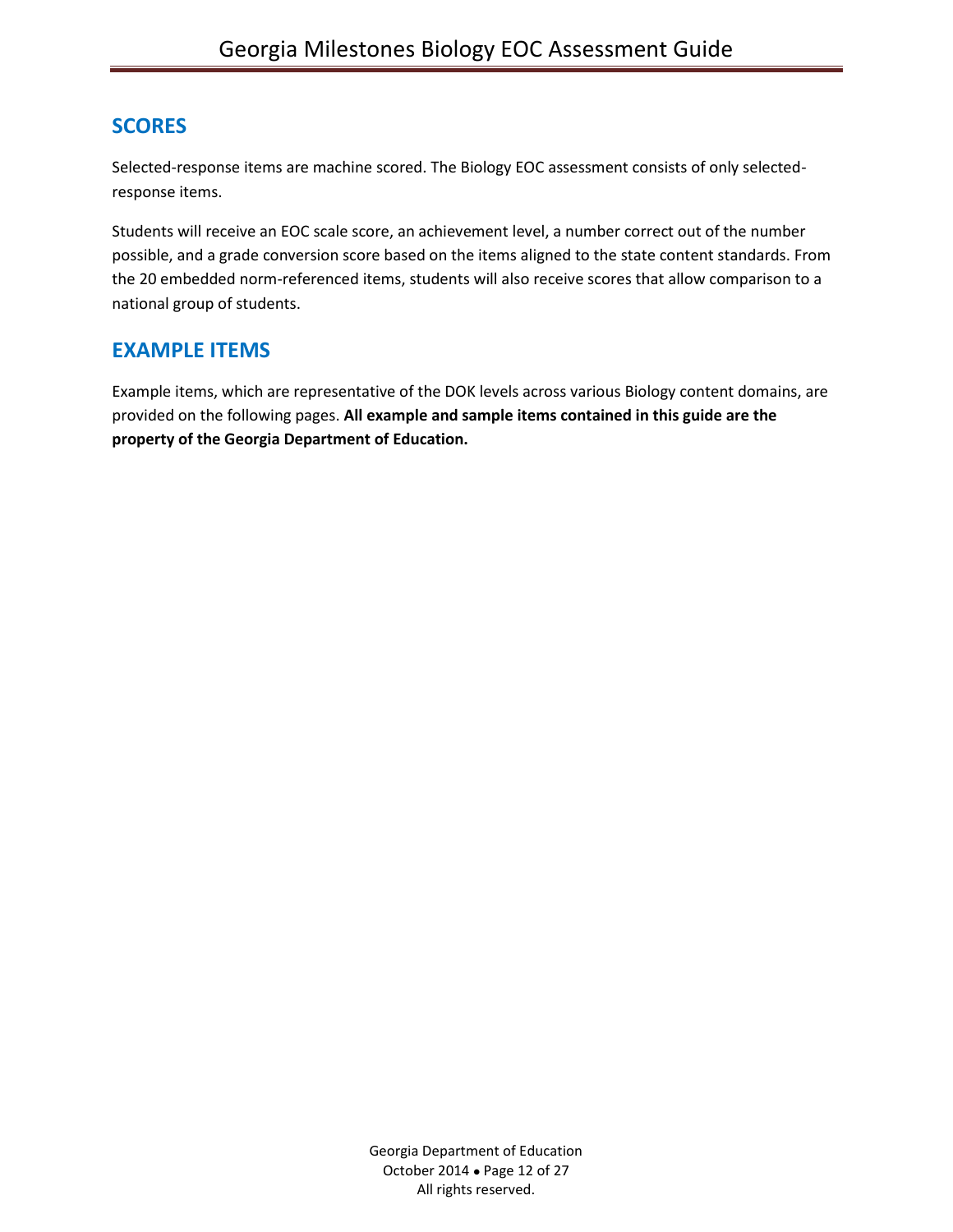**DOK Level:** 1

#### **Biology Content Domain:** Organisms

**Standard:** SB3d. Compare and contrast viruses with living organisms.

#### **Does the presence of DNA help scientists classify disease-causing agents as bacteria or viruses?**

- **A** Yes, viruses contain DNA but bacteria do not.
- **B** Yes, bacteria contain DNA but viruses do not.
- **C** No, neither bacteria nor viruses contain DNA.
- **D** No, both bacteria and some viruses contain DNA.

#### **Correct Answer**: D

**Explanation of Correct Answer**: The correct answer is choice (D) No, both bacteria and some viruses contain DNA. Choices (A) and (C) are incorrect because all bacteria contain DNA. Choice (B) is incorrect because some viruses contain DNA.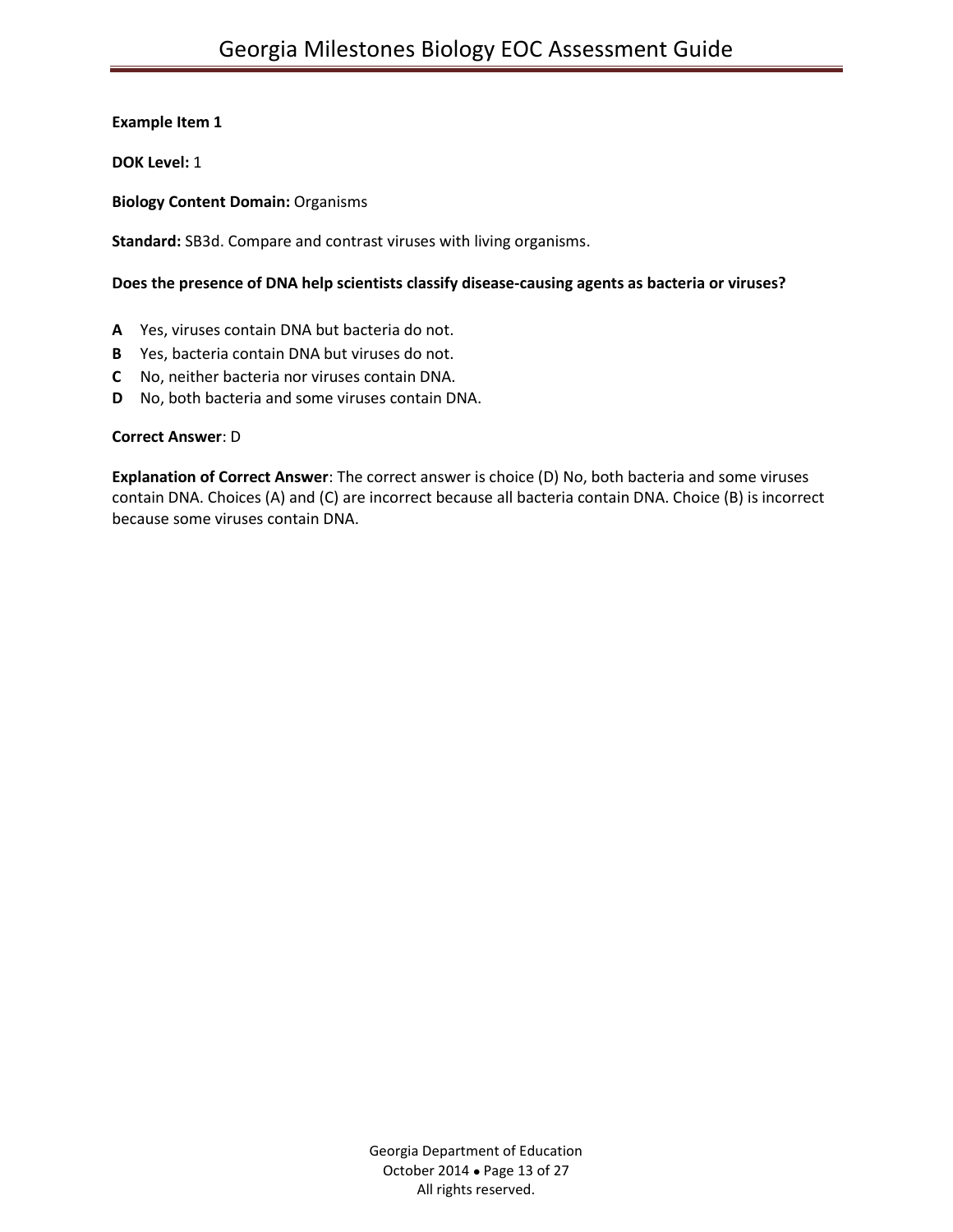**DOK Level:** 2

**Biology Content Domain:** Genetics

**Standard:** SB2f. Examine the use of DNA technology in forensics, medicine, and agriculture.

**The diagram shows the DNA fingerprints from a blood sample and four different hair samples.**



**Based on the DNA fingerprints, which hair sample came from the same organism as the blood sample?**

- **A** Hair Sample 1
- **B** Hair Sample 2
- **C** Hair Sample 3
- **D** Hair Sample 4

#### **Correct Answer**: C

**Explanation of Correct Answer**: The correct answer is choice (C) Hair Sample 3. The pattern of dark and light bands in this hair sample exactly matches the pattern in the blood sample. Choices (A), (B), and (D) are incorrect because each of these hair samples has a different pattern of dark and light bands that does not match the pattern in the blood sample.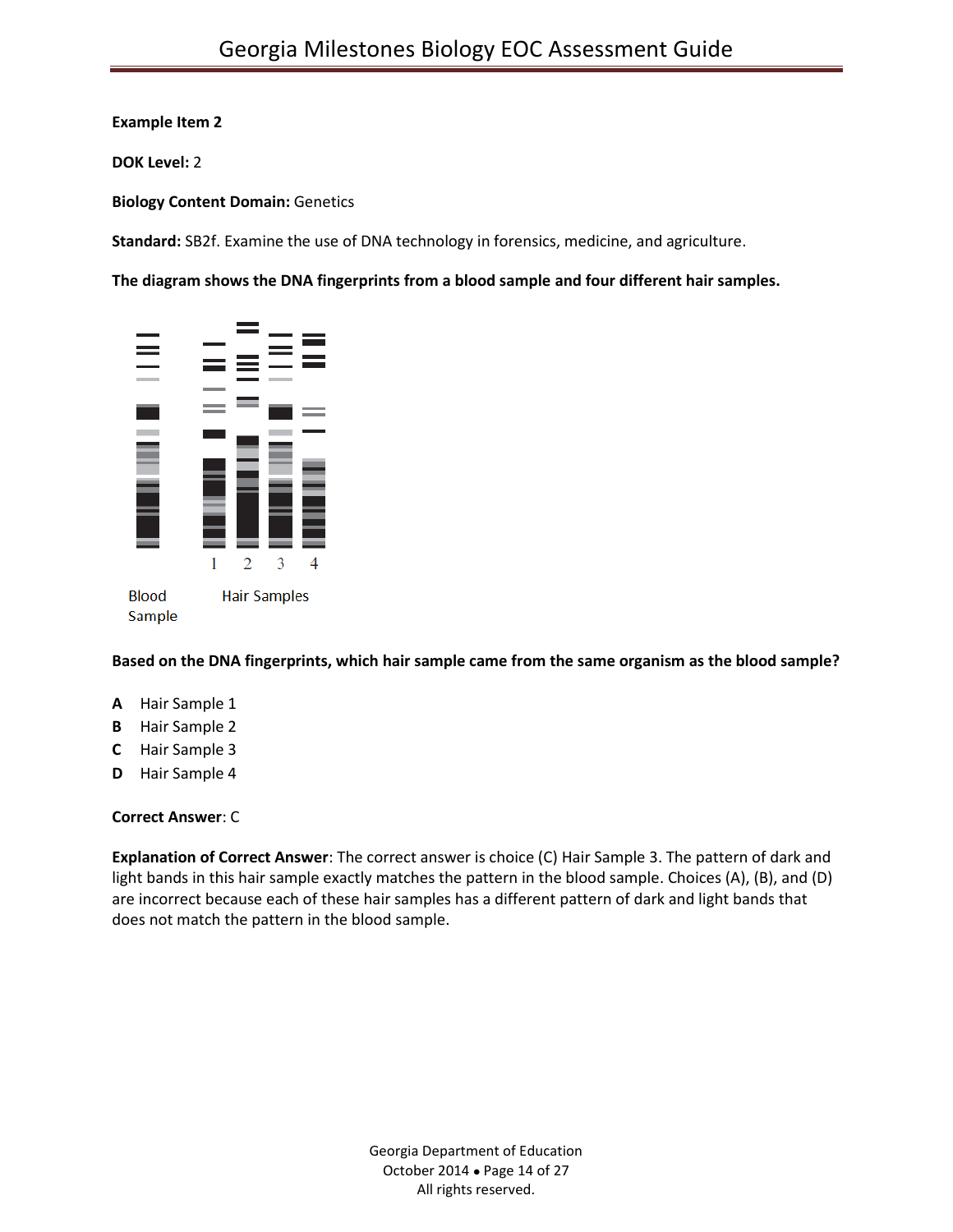**DOK Level:** 2

**Biology Content Domain:** Evolution

**Standard:** SB5a. Trace the history of the theory.

**The diagram shows a pair of homologous chromosomes in a cell prior to the first division of meiosis.**



**After completing meiosis, what percentage of the male sex cells would contain a chromosome with the dominant allele "A"?**

- **A** 0%
- **B** 25%
- **C** 50%
- **D** 100%

#### **Correct Answer**: C

**Explanation of Correct Answer**: The correct answer is choice (C) 50%. Each of the four sex cells (gametes) that result from meiosis of a single cell have an equal probability of containing one of the four chromatids in the original homologous pair of chromosome. Since two of the four chromatids contained a dominant "A" allele, 50% of the sex cells will contain that dominant "A" allele. Choices (A), (B), and (D) are incorrect because they are values other than 50%.

> Georgia Department of Education October 2014 Page 15 of 27 All rights reserved.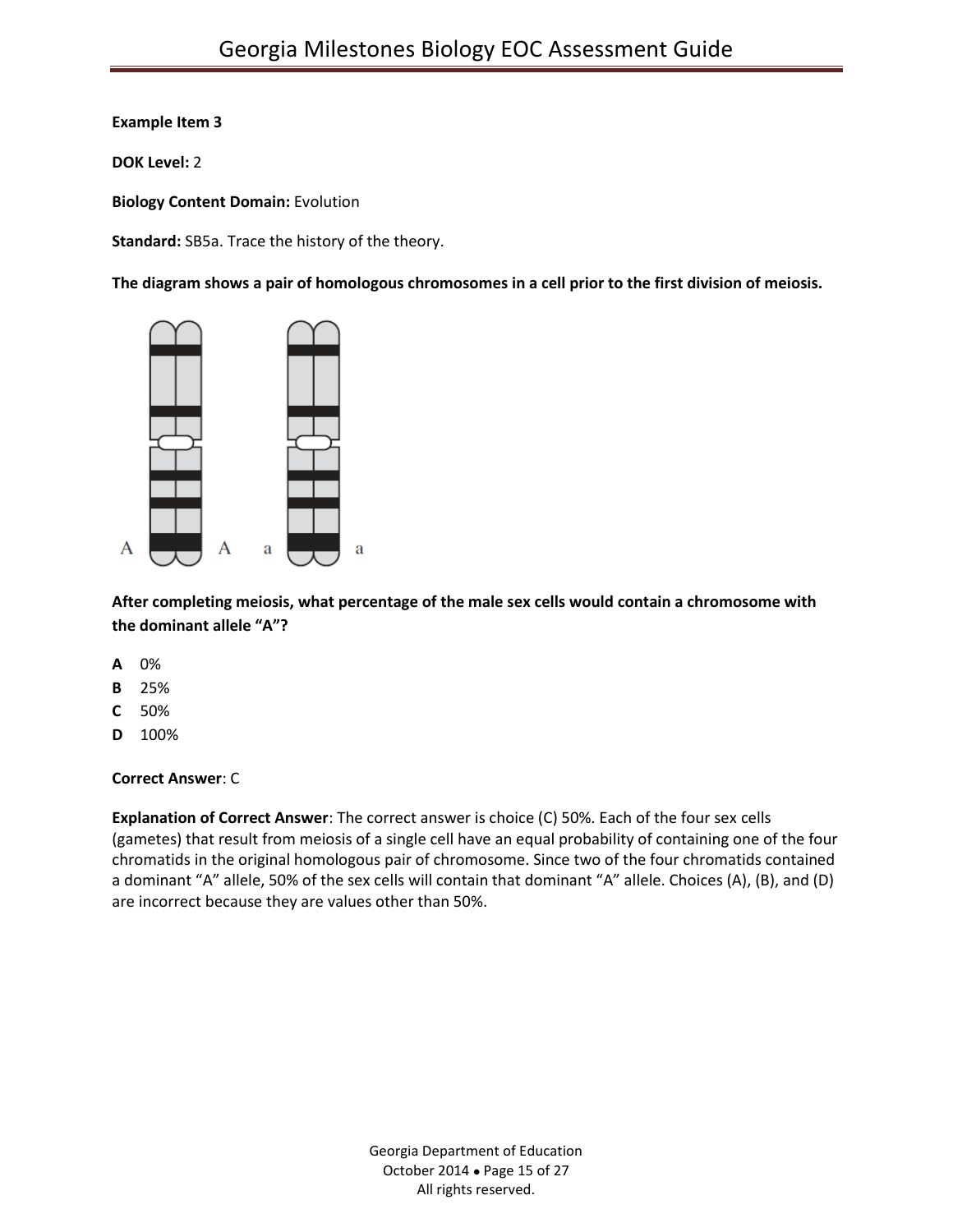**DOK Level:** 3

**Biology Content Domain:** Ecology

**Standard:** SB4a. Investigate the relationships among organisms, populations, communities, ecosystems, and biomes.

**Population density is found by dividing the number of organisms in an ecosystem by the total area of the ecosystem. If 50 square meters of an ecosystem are surveyed and 5 rabbits are sighted, what is the estimated population density of the rabbits?**

- **A** 1 rabbit per 5 square meters
- **B** 1 rabbit per 10 square meters
- **C** 0.5 rabbit per square meter
- **D** 0.1 rabbit per 5 square meters

#### **Correct Answer**: B

**Explanation of Correct Answer**: The correct answer is choice (B) 1 rabbit per 10 square meters. There are 5 rabbits per 50 square meters; simplifying this ratio results in 1 rabbit per 10 square meters. To check this answer, note that both 5 divided by 50 and 1 divided by 10 equal 0.1 (a reduction to 0.1 rabbits per square meter). Choices (A), (C), and (D) are incorrect because the ratios of rabbits to total area have not been properly reduced. In choice (A), dividing 1 by 5 equals 0.2, not 0.1. In choice (C), dividing 0.5 by 1 equals 0.5, not 0.1. In choice (D), dividing 0.1 by 5 equals 0.02, not 0.1.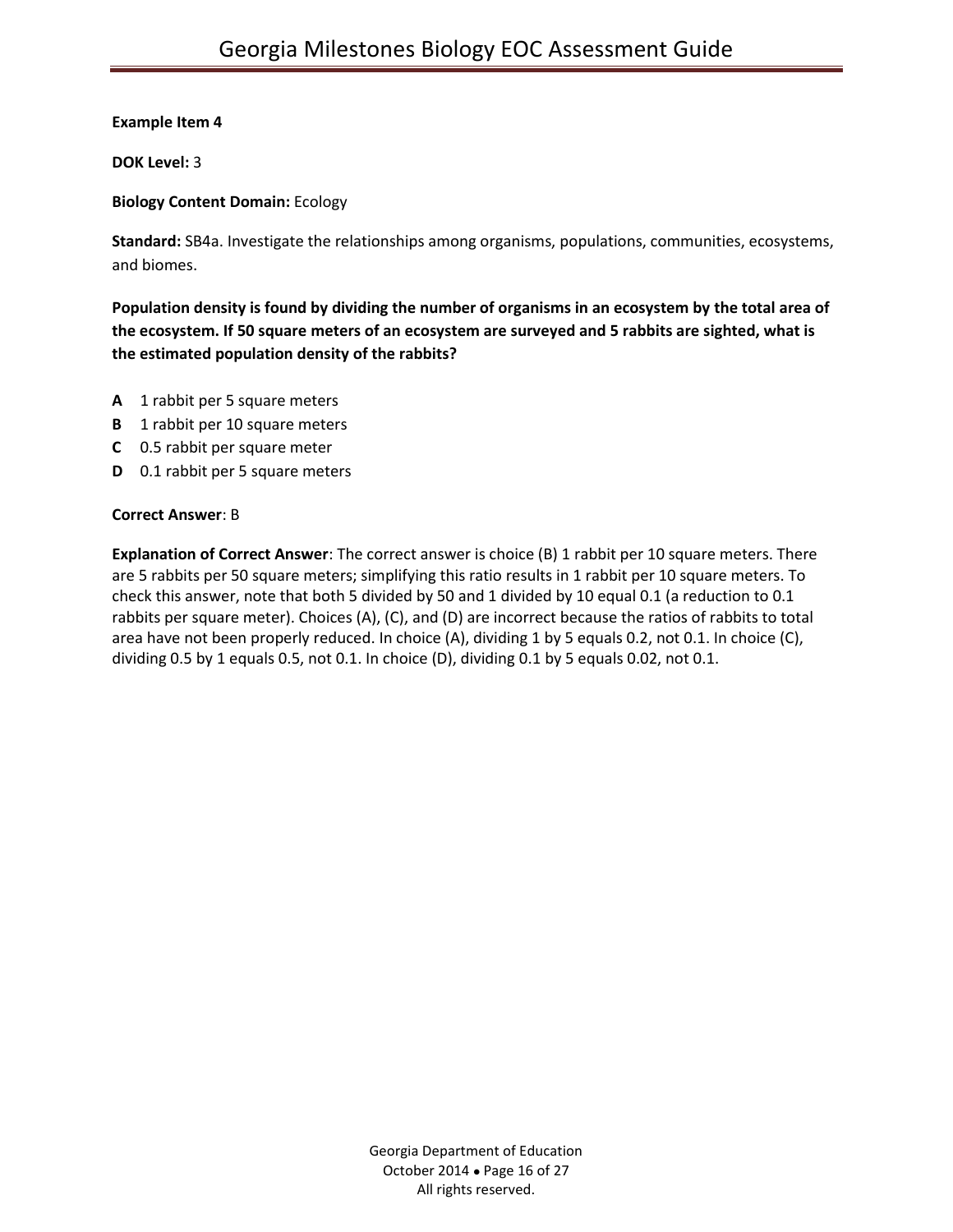**DOK Level:** 3

**Biology Content Domain:** Cells

**Standard:** SB1b. Explain how enzymes function as catalysts.

**A student investigated the effects of the enzyme amylase on starch digestion. The student followed this procedure:**

- **Soak a different paper disk in one of six solutions.**
- **Place the disks on an agar plate containing starch.**
- **Store the agar plate at 37°C for one hour.**
- **Flood the agar plate with iodine and then drain.**
- **Observe the results.**

**A white area around a disk indicates starch digestion. The student's results are shown in this diagram.**



#### **Which conclusion about the enzyme amylase do the student's results support?**

- **A** Iodine destroys amylase.
- **B** Amylase does not digest starch.
- **C** Amylase works best in basic solutions.
- **D** The action of amylase is sensitive to pH.

#### **Correct Answer**: D

**Explanation of Correct Answer**: The correct answer is choice (D) The action of amylase is sensitive to pH. The solution key indicates that both disk 1 and disk 3 were soaked in a solution that contained amylase. In addition, the pH of the solution was either neutral or acidic. The area of the agar plate indicated that

> Georgia Department of Education October 2014 Page 17 of 27 All rights reserved.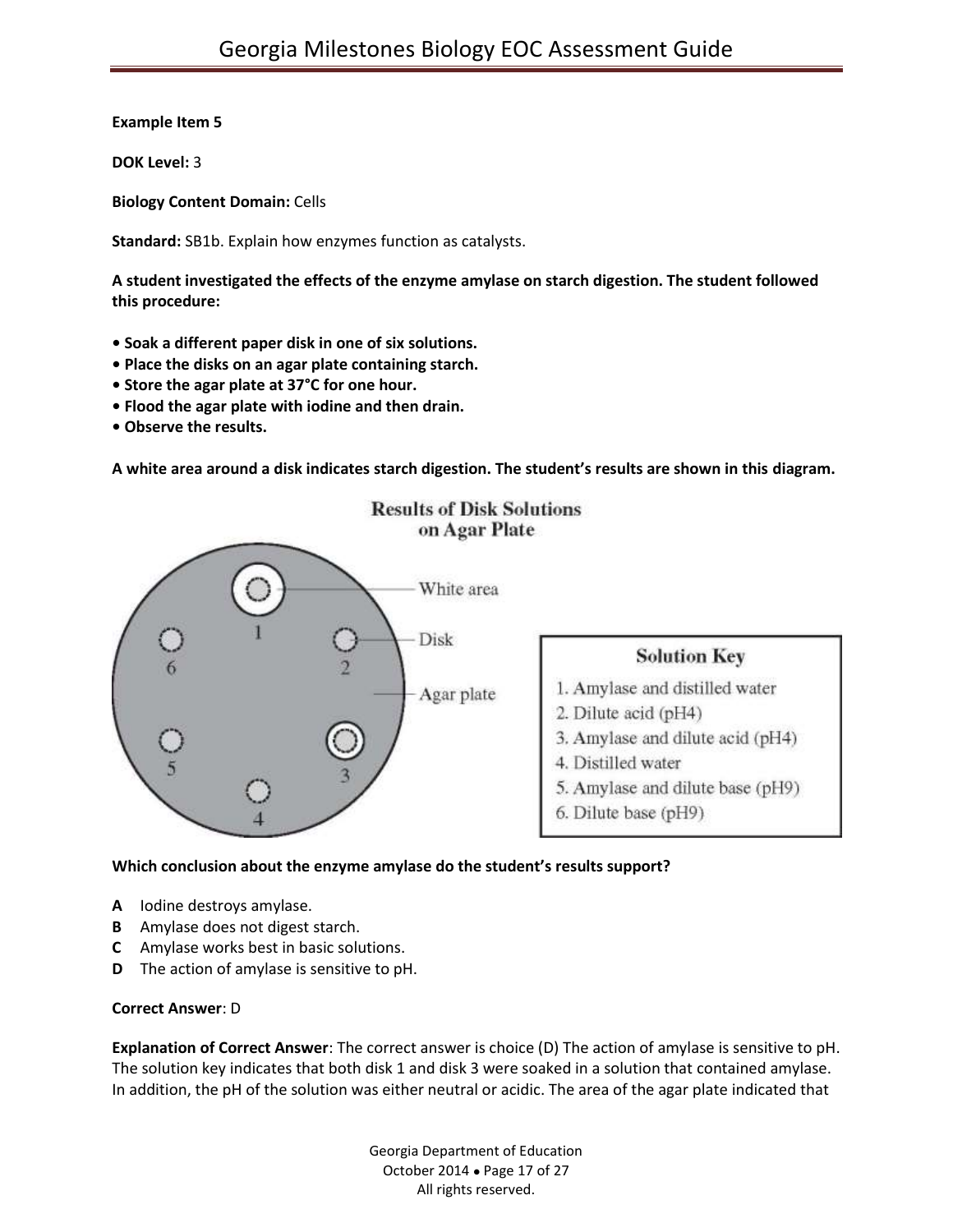starch digestion did occur in the area of both disks. Disk 5, which was soaked in a solution that also contained amylase but had a basic pH, did not show similar results. Indicating that pH does have an effect on the action of amylase. Choice (A) is incorrect because the diagram does not give any evidence to support that iodine destroys amylase. If that were the case, then disk 1 and disk 3 would have no impact on starch digestion. Choice (B) is incorrect because disk 1 and disk 3 were both soaked in solutions that contained amylase, and starch digestion did occur in the area of both disks. Choice (C) is incorrect because the results for disk 1 indicate that amylase actually works best in neutral solutions.

> Georgia Department of Education October 2014 Page 18 of 27 All rights reserved.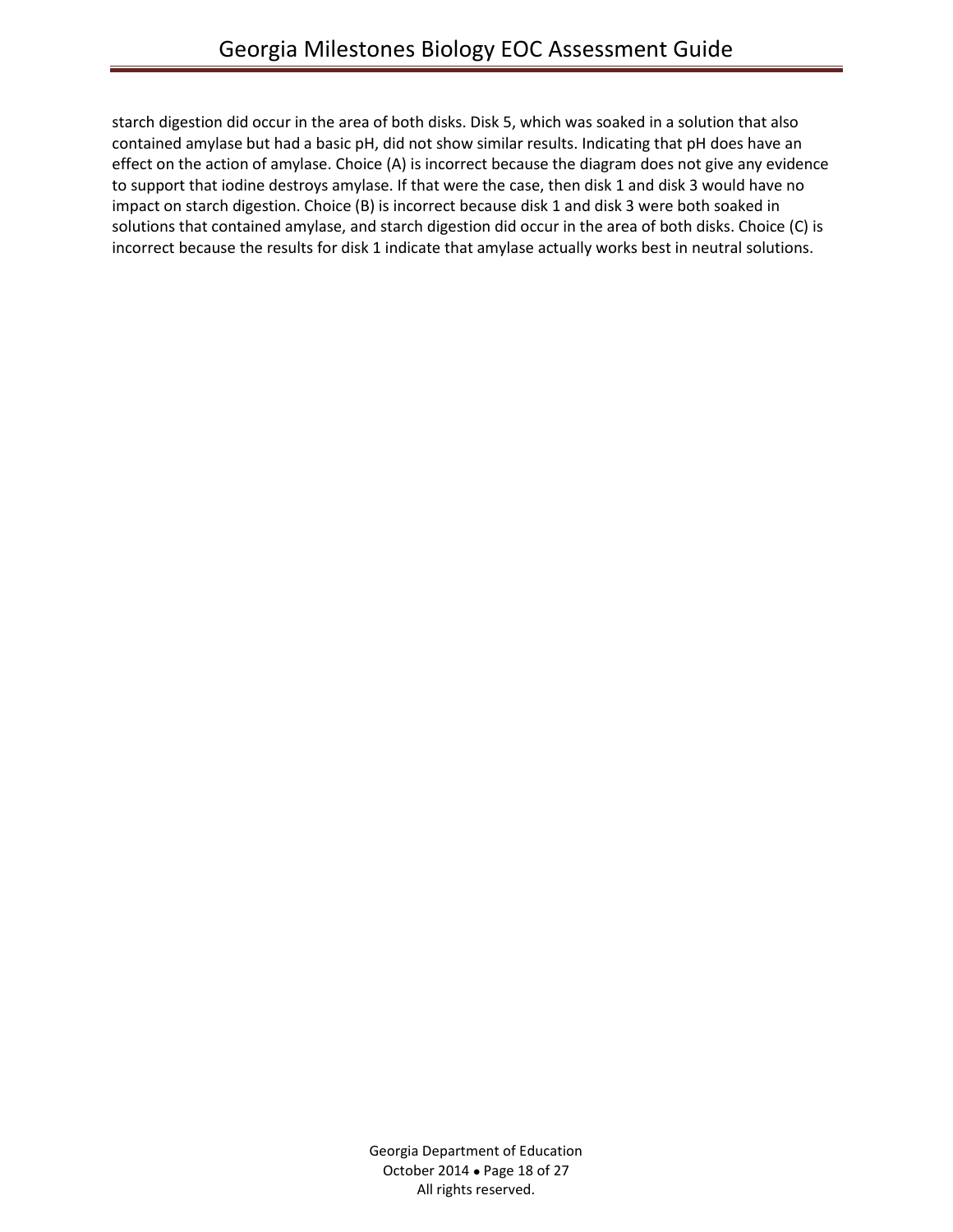## **ADDITIONAL SAMPLE ITEMS**

This section has two parts. The first part is a set of 10 sample items for Biology. The second part contains a table that shows for each item the standard assessed, the DOK level, the correct answer (key), and a rationale/explanation about the key and distractors. The sample items can be utilized as a mini-test to familiarize students with the item formats found on the assessment. **All example and sample items contained in this guide are the property of the Georgia Department of Education.**

> Georgia Department of Education October 2014 Page 19 of 27 All rights reserved.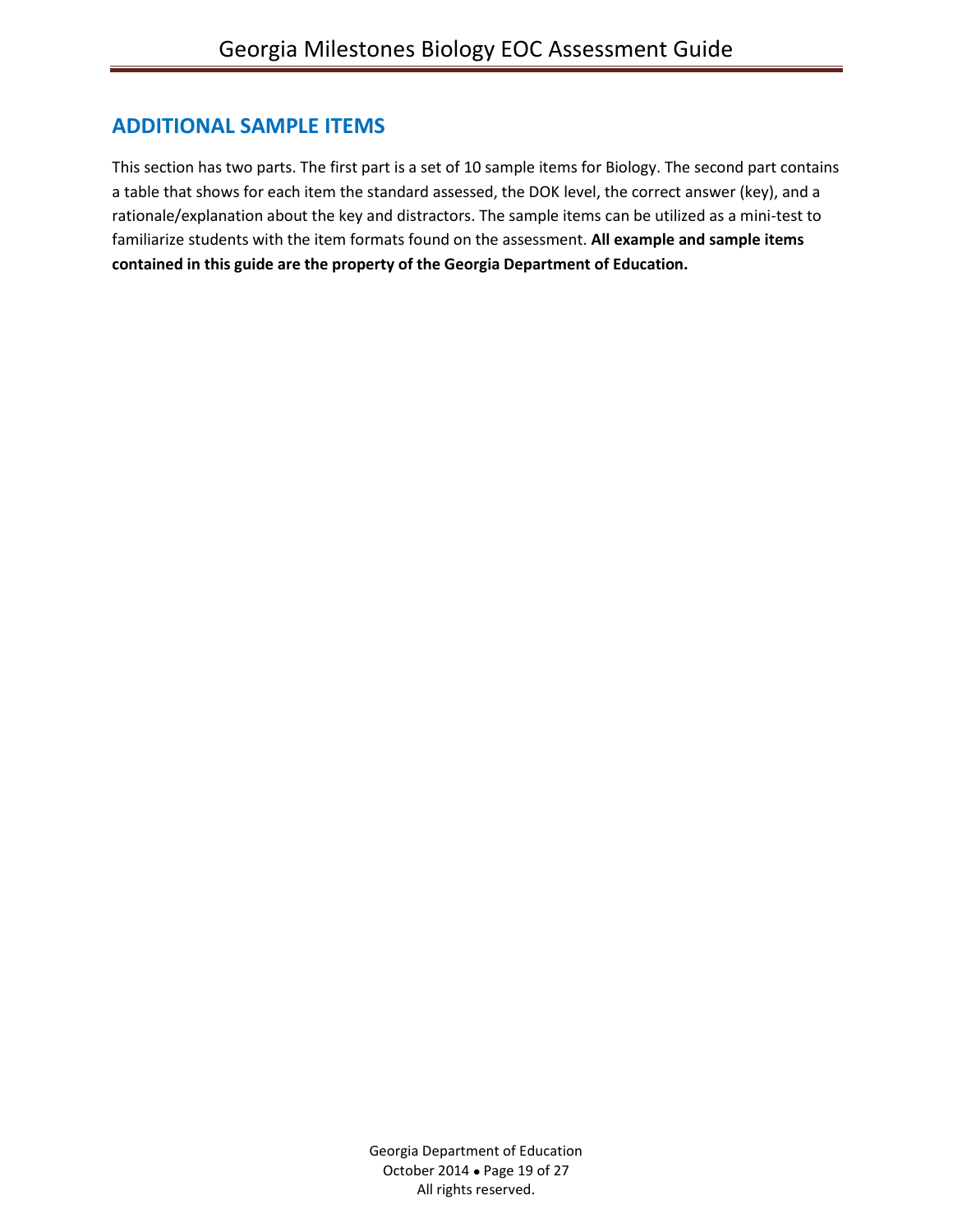#### **What is the role of mitochondria in eukaryotic plant cells?**

- **A** to transport materials
- **B** to provide a storage area
- **C** to produce chemical energy
- **D** to control chemical reactions

#### **Item 2**

#### **Which characteristic does a virus have in common with a eukaryotic cell?**

- **A** a cell wall
- **B** a mitochondrion
- **C** a nucleic acid
- **D** a ribosome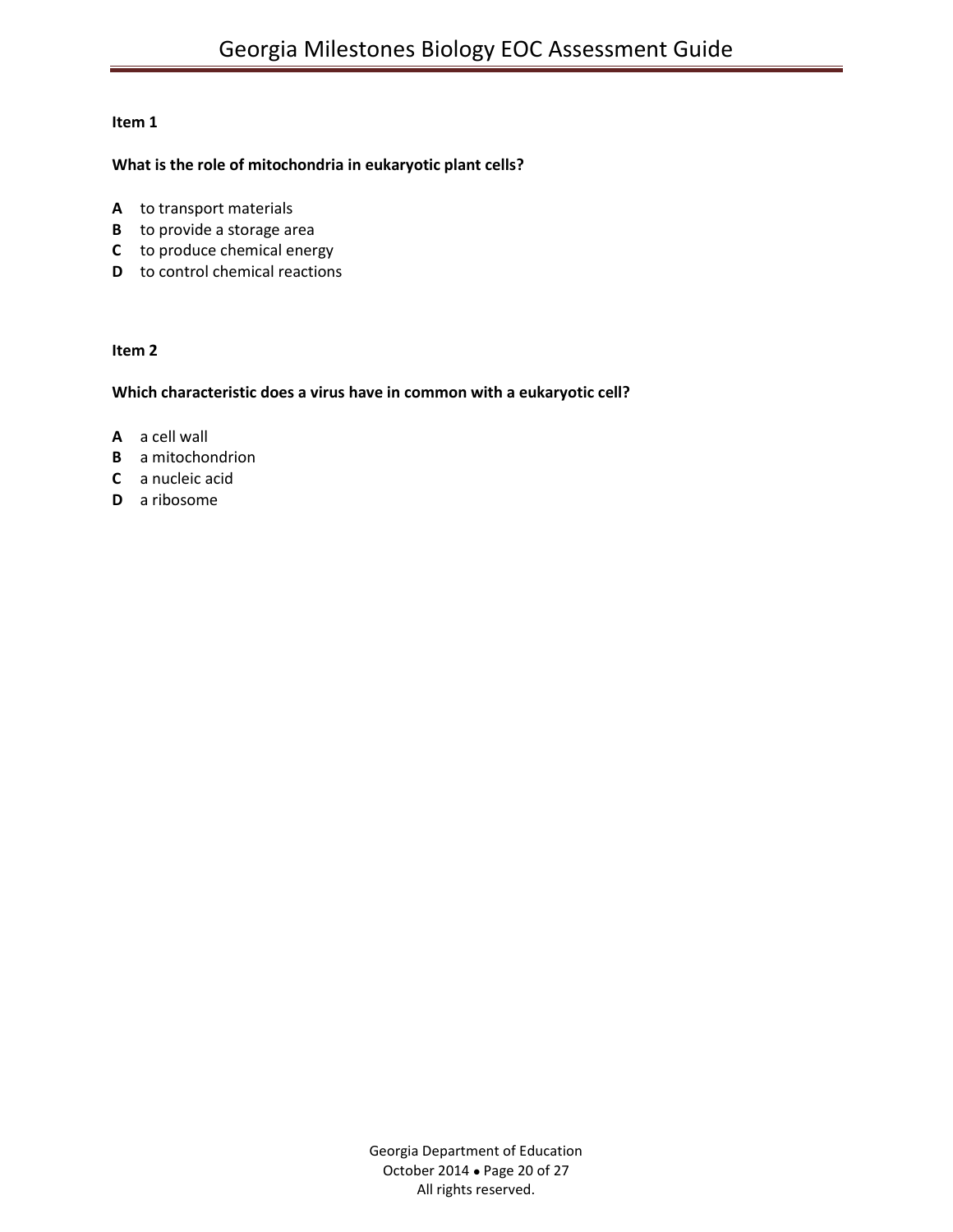**The diagram shows the results of meiosis. The parent cell has one pair of chromosomes. The locations of three genes are shown on each chromosome.**



#### **Why are the chromosomes in two of the sex cells different from the chromosomes in the parent cell?**

- **A** crossing over occurred in the chromosome
- **B** an insertion mutation occurred during replication
- **C** some of the genes were damaged during replication
- **D** the chromosomes from another parent cell were introduced

#### **Item 4**

**A plant species growing in a certain location has one variety that grows best in wet soil and another variety that grows best in dry soil. Which outcome is MOST LIKELY to occur at the end of an extended drought at that location?**

- **A** The variety that prefers dry soil will show an increase in population.
- **B** The variety that prefers wet soil will show an increase in population.
- **C** Both varieties will compete for space, so the size of both populations will remain the same.
- **D** Both varieties will adapt to the new conditions, so the size of both populations will remain the same.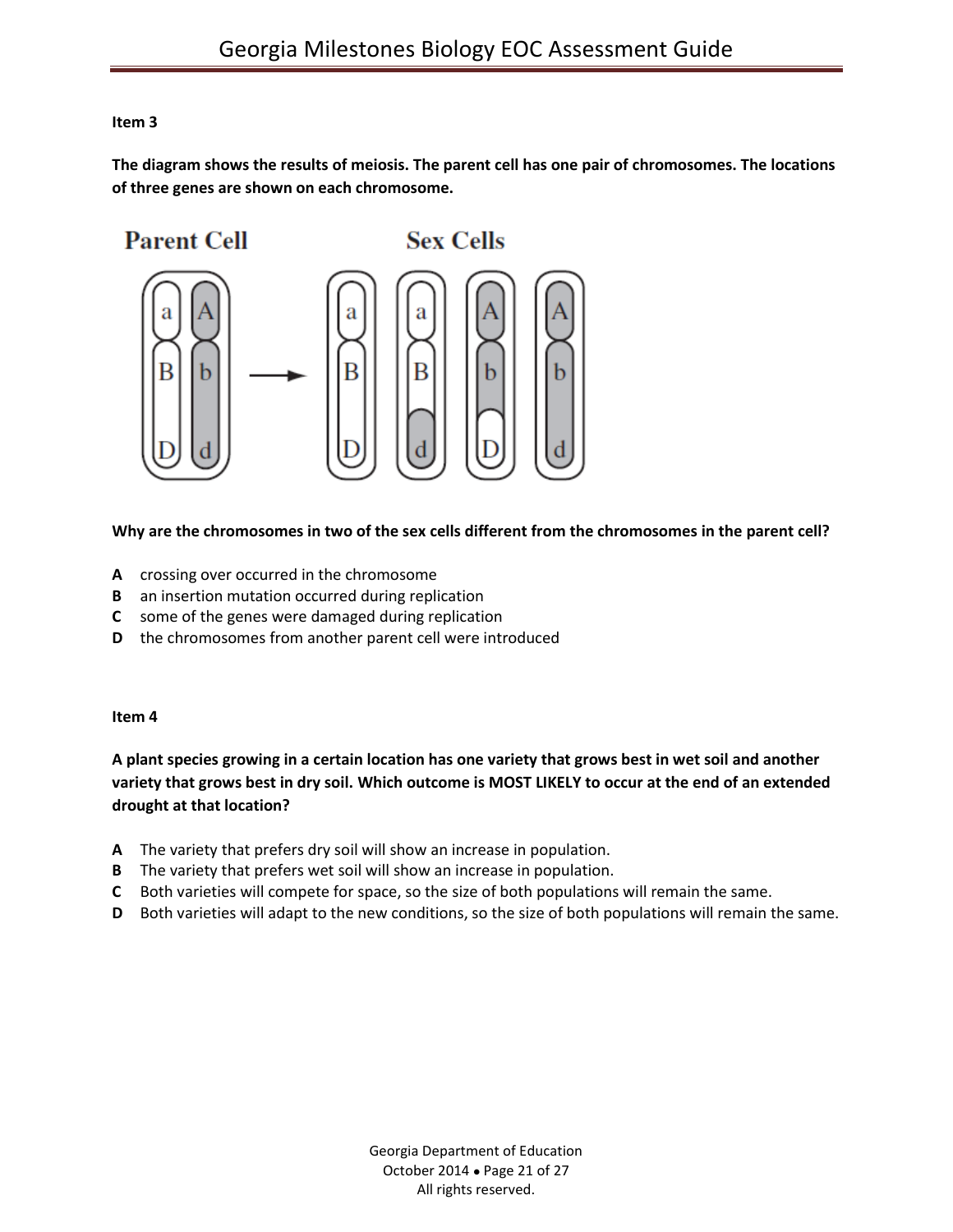**In prairies around the world, grass species provide food for many different prairie animals. Based on the titles, in which book would a student find the MOST information about relationships between specific plants and animals of the prairie?**

- **A** *The Prairie Community*
- **B** *The Biomes of the Prairie*
- **C** *The Ecosystems of the Prairie*
- **D** *The Abiotic Factors of a Prairie*

#### **Item 6**

**Amylase is an enzyme in saliva that catalyzes the digestion of starch.**



#### **Based on the graph, what is the optimal pH for amylase?**

- **A** 5
- **B** 6
- **C** 7
- **D** 8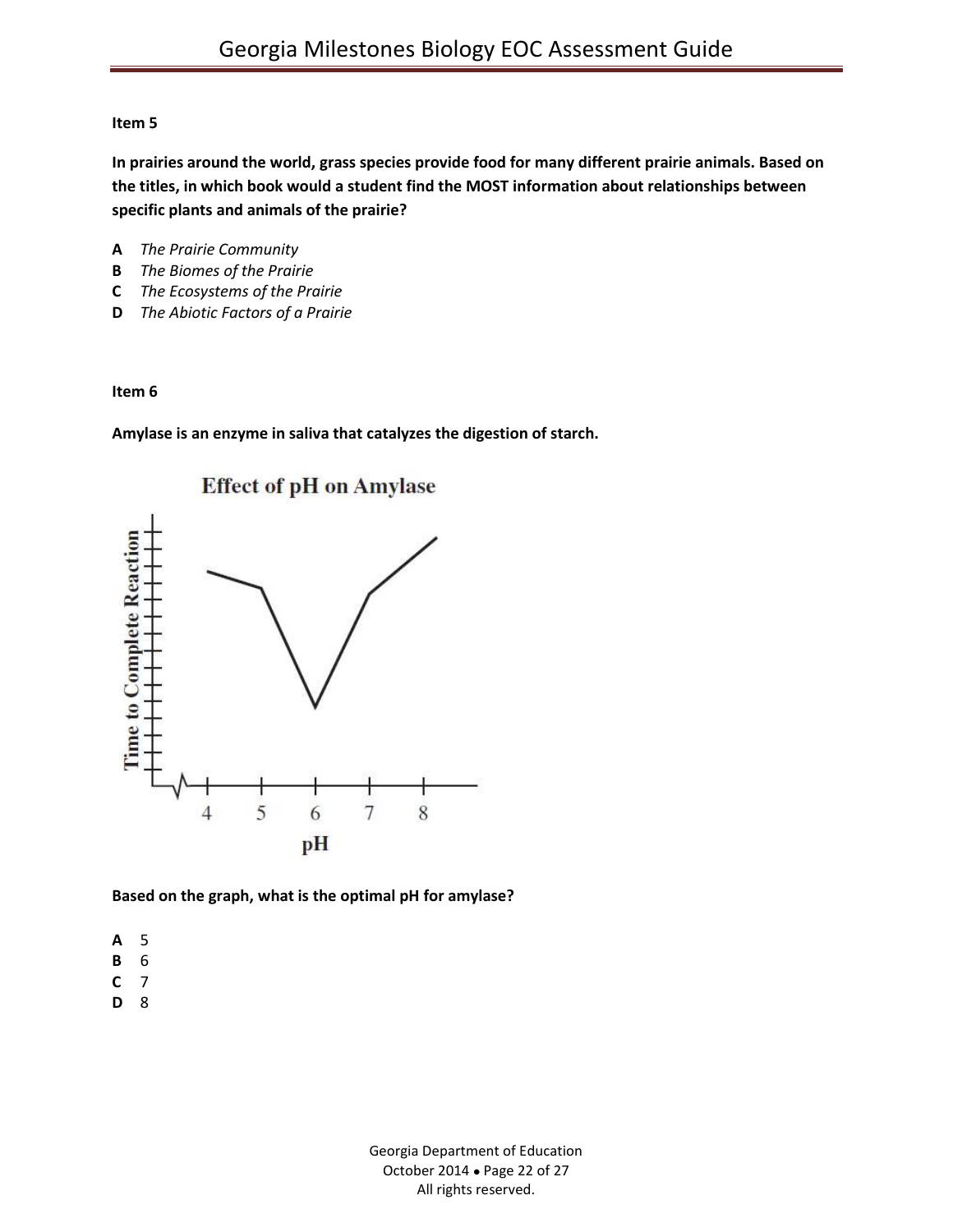**Which of the following supported the change in the classification system from five kingdoms to six kingdoms?**

- **A** parasites on deep sea fish
- **B** new viral diseases in people
- **C** molecular differences among bacteria
- **D** new insect species in tropical rain forests

#### **Item 8**

#### **Use this information to answer the question.**

| <b>Alleles and Traits in Pea Plants</b> |                    |  |  |  |  |
|-----------------------------------------|--------------------|--|--|--|--|
| $R$ – round seeds                       | $Y$ – yellow seeds |  |  |  |  |
| r – wrinkled seeds<br>$y$ – green seeds |                    |  |  |  |  |

**Plants with the genotype RrYy are crossed with plants with the genotype rryy. What is the probability of an offspring with round, yellow seeds?**

- **A** 10%
- **B** 25%
- **C** 50%
- **D** 100%

#### **Item 9**

**The human body contains nitrogen (N2) as part of amino acids, ATP, DNA, and RNA. The atmosphere is about 79% nitrogen, but humans cannot use nitrogen in its atmospheric form.**

#### **How is atmospheric nitrogen made available for use in the human body?**

- **A** Plants absorb nitrogen after it is changed to useable compounds by the radiant energy of the Sun.
- **B** Rainwater dissolves the nitrogen gas in the air and makes it available to plants and animals.
- **C** Humans have special enzymes in their lungs to make nitrogen gas useable.
- **D** Bacteria change nitrogen gas to useable compounds that can be absorbed by plants.

Georgia Department of Education October 2014 Page 23 of 27 All rights reserved.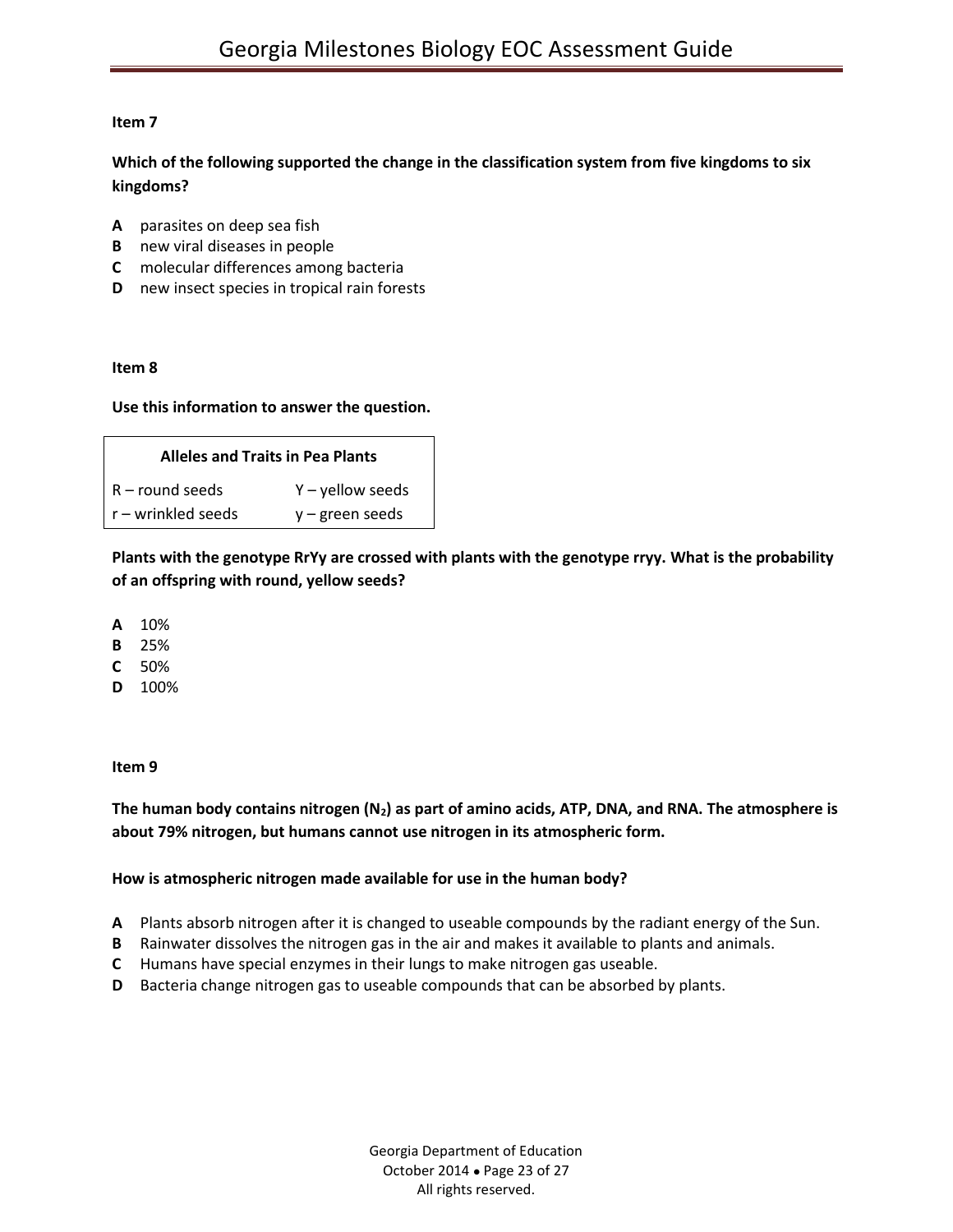#### **This diagram shows a form of reproduction in** *Paramecium***.**



#### **What is the advantage of this type of reproduction in** *Paramecium***?**

- **A** a greater number of offspring are produced
- **B** the genetic variability in offspring is increased
- **C** a more accurate form of DNA replication occurs
- **D** the exchange of genetic information is decreased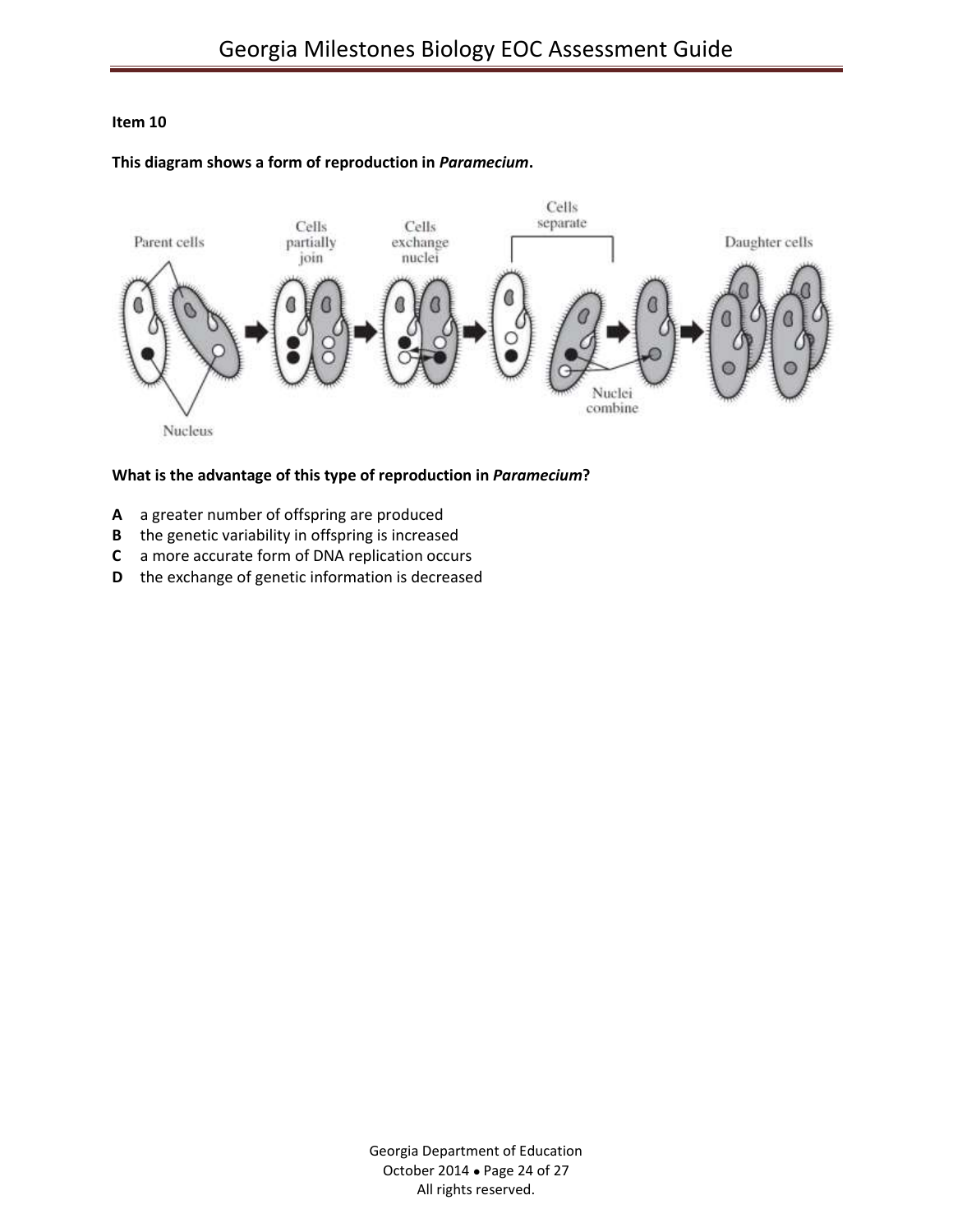## **Additional Sample Item Keys**

| <b>Item</b>    | Standard/<br><b>Element</b> | <b>Characteristics</b><br>of Science<br>Standard/<br><b>Element</b> | <b>DOK</b><br><b>Level</b> | <b>Correct</b><br><b>Answer</b> | <b>Explanation</b>                                                                                                                                                                                                                                                                                                                                                                                                                                                                                                                                                                                                                                                                                                                                                                          |
|----------------|-----------------------------|---------------------------------------------------------------------|----------------------------|---------------------------------|---------------------------------------------------------------------------------------------------------------------------------------------------------------------------------------------------------------------------------------------------------------------------------------------------------------------------------------------------------------------------------------------------------------------------------------------------------------------------------------------------------------------------------------------------------------------------------------------------------------------------------------------------------------------------------------------------------------------------------------------------------------------------------------------|
| $\mathbf{1}$   | SB1a                        | n/a                                                                 | $\mathbf{1}$               | $\mathsf{C}$                    | The correct answer is choice (C) to produce<br>chemical energy. Mitochondria convert the<br>energy stored in food into energy forms that<br>the cell can use. Choice (A) is incorrect because<br>organelles such as vesicles transport materials<br>within cells. Choice (B) is incorrect because<br>organelles such as vacuoles are storage areas<br>for cells. Choice (D) is incorrect because<br>substances such as enzymes control chemical<br>reactions within cells.                                                                                                                                                                                                                                                                                                                  |
| $\overline{2}$ | SB3d                        | SCSh7a                                                              | 2                          | $\mathsf C$                     | The correct answer is (C) a nucleic acid. Both<br>viruses and eukaryotic cells contain genetic<br>material (DNA and RNA) which are nucleic<br>acids. Choices (A), (B), and (D) are incorrect<br>because viruses do not contain cell organelles.                                                                                                                                                                                                                                                                                                                                                                                                                                                                                                                                             |
| 3              | SB2d1                       | SCSh3e                                                              | $\overline{2}$             | Α                               | The correct answer is choice (A) crossing over<br>occurred in the chromosome. During the<br>process of crossing over, chromosomes<br>exchange alleles to produce new combinations.<br>Choices (B) and (C) are incorrect because<br>replication happens before meiosis takes place.<br>Choice (D) is incorrect because meiosis does<br>not involve an additional parent cell.                                                                                                                                                                                                                                                                                                                                                                                                                |
| 4              | SB5d                        | SCSh <sub>3</sub>                                                   | $\overline{2}$             | Α                               | The correct answer is choice (A) The variety<br>that prefers dry soil will show an increase in<br>population. An extended drought will cause the<br>soil in the location to dry out. This will give a<br>competitive advantage to the variety that<br>prefers dry soil. Choices (B) and (C) are<br>incorrect because the variety that prefers wet<br>soil will have a competitive disadvantage; it will<br>likely struggle to obtain resources and<br>experience a population decrease. Choice (D) is<br>incorrect because, although it is possible that<br>the variety that prefers wet soil will adapt to<br>the new conditions, this will require many<br>generations; in the meantime, the variety that<br>prefers dry soil will likely thrive and experience<br>a population increase. |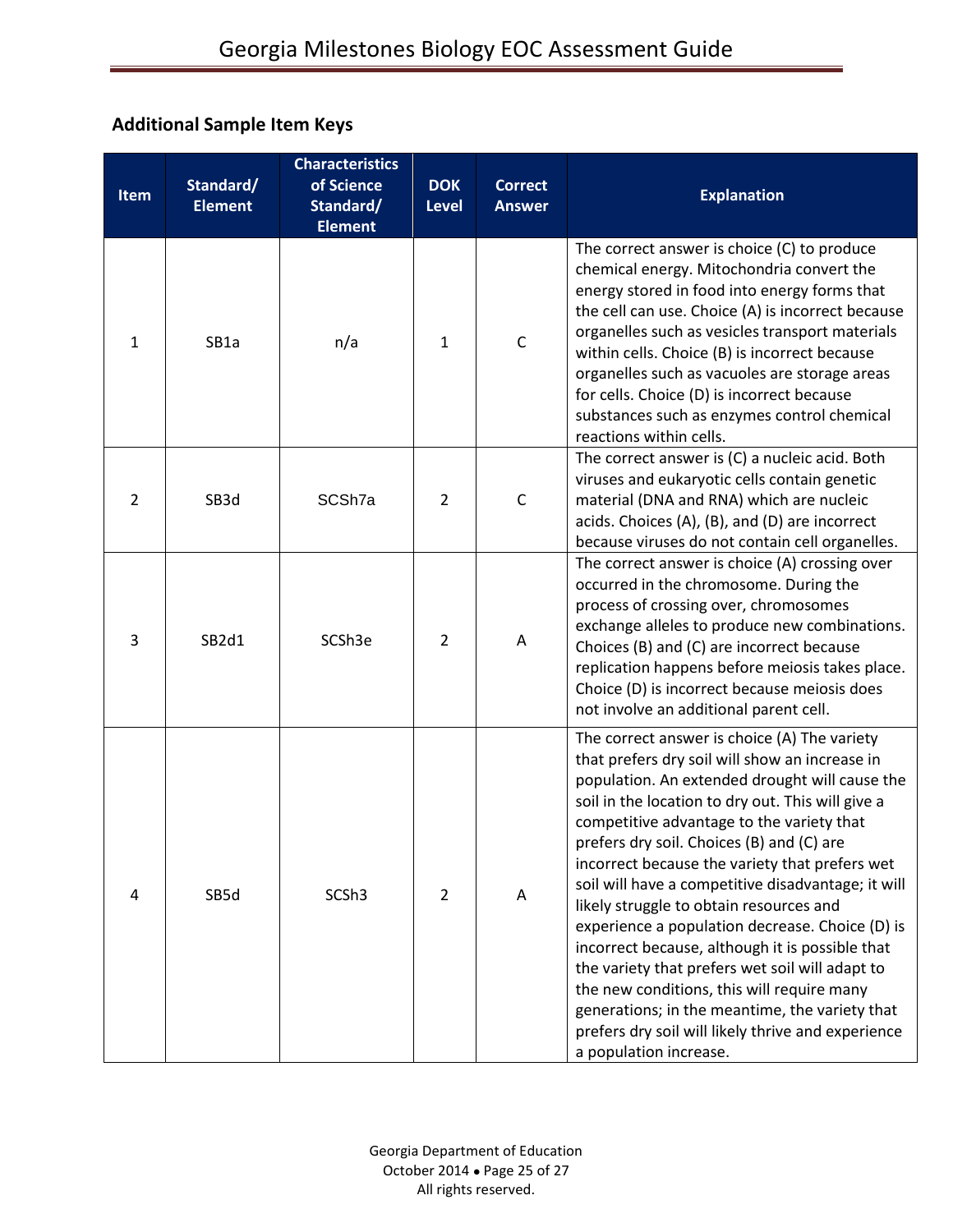| <b>Item</b>    | Standard/<br><b>Element</b> | <b>Characteristics</b><br>of Science<br>Standard/<br><b>Element</b> | <b>DOK</b><br><b>Level</b> | <b>Correct</b><br><b>Answer</b> | <b>Explanation</b>                                                                                                                                                                                                                                                                                                                                                                                                                                                                                                                               |
|----------------|-----------------------------|---------------------------------------------------------------------|----------------------------|---------------------------------|--------------------------------------------------------------------------------------------------------------------------------------------------------------------------------------------------------------------------------------------------------------------------------------------------------------------------------------------------------------------------------------------------------------------------------------------------------------------------------------------------------------------------------------------------|
| 5              | SB4a                        | SCSh7a                                                              | $\overline{2}$             | A                               | The correct answer is choice (A) The Prairie<br>Community. A book focused on the organisms<br>in a prairie community will have more detailed<br>information about the relationships between<br>the organisms than books about other aspects<br>of a prairie. Choices (B) and (C) are incorrect<br>because they would likely focus on other<br>content that goes beyond the relationships<br>between the organisms in the prairie. Choice<br>(D) is incorrect because it focuses on the non-<br>living factors that affect the prairie community. |
| 6              | SB1b                        | SCSh3d                                                              | $\overline{2}$             | B                               | The correct answer is choice (B) 6. The graph<br>shows that when the pH is 6, amylase catalyzes<br>the digestion of starch in the least amount of<br>time. Choices (A), (C), and (D) are incorrect<br>because the graph shows that when pH is<br>greater or less than 6, amylase requires more<br>time to catalyze the digestion of starch.                                                                                                                                                                                                      |
| $\overline{7}$ | SB <sub>3</sub> c           | SCSh7c                                                              | $\overline{2}$             | $\mathsf C$                     | The correct answer is choice (C) molecular<br>differences among bacteria. These differences<br>led scientists to divide what had been a single<br>kingdom, Monera, into two kingdoms,<br>Eubacteria and Archaebacteria. Choice (A) is<br>incorrect because parasites may belong to the<br>Plantae or Animalia kingdoms. Choice (B) is<br>incorrect because viruses are not organisms,<br>and therefore do not belong to a kingdom.<br>Choice (D) is incorrect because insects belong<br>to the Animalia kingdom.                                 |
| 8              | SB <sub>2c</sub>            | SCSh5e                                                              | 3                          | B                               | The correct answer is choice (B) 25%. Crossing<br>these genotypes produces 16 possible<br>combinations of alleles. Of these combinations,<br>4 have both the allele for round seeds (R) and<br>the allele for yellow seeds (Y). Choices (A), (C),<br>and (D) are incorrect because 4 out of 16<br>equals 25%, not 10%, 50%, or 100%.                                                                                                                                                                                                             |
| 9              | SB4b3                       | SCSh7b                                                              | 3                          | D                               | The correct answer is choice (D) Bacteria<br>change nitrogen gas to useable compounds<br>that can be absorbed by plants. Animals,<br>including humans, then absorb this nitrogen<br>when they eat plants. Choices (A), (B), and (C)<br>are incorrect because they do not accurately<br>describe natural processes.                                                                                                                                                                                                                               |